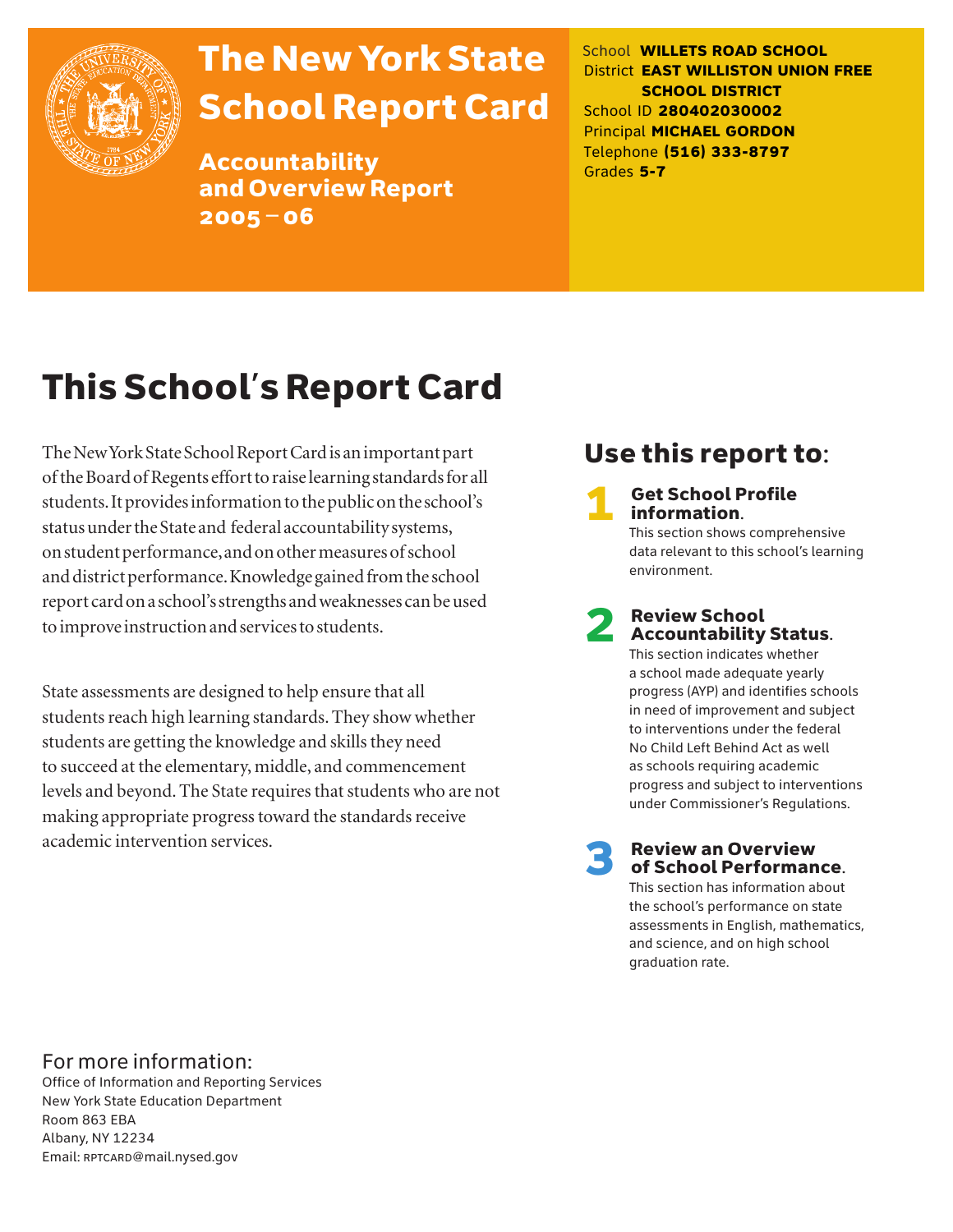# School Profile

This section shows comprehensive data relevant to this school's learning environment, including information about enrollment, average class size, and teacher qualifications.

### Enrollment

|                            | $2003 - 04$ | $2004 - 05$ | 2005-06 |
|----------------------------|-------------|-------------|---------|
| Pre-K                      | 0           | 0           | 0       |
| Kindergarten               | 0           | 0           | 0       |
| Grade 1                    | 0           | 0           | 0       |
| Grade 2                    | 0           | 0           | 0       |
| Grade 3                    | 0           | 0           | 0       |
| Grade 4                    | 0           | 0           | 0       |
| Grade 5                    | 148         | 162         | 145     |
| Grade 6                    | 120         | 149         | 163     |
| <b>Ungraded Elementary</b> | 0           | 0           | 0       |
| Grade 7                    | 155         | 130         | 154     |
| Grade 8                    | 0           | 0           | 0       |
| Grade 9                    | 0           | 0           | 0       |
| Grade 10                   | 0           | 0           | 0       |
| Grade 11                   | 0           | 0           | 0       |
| Grade 12                   | 0           | 0           | 0       |
| <b>Ungraded Secondary</b>  | 0           | 0           | 0       |
| Total K-12                 | 423         | 441         | 462     |

### Enrollment Information

*Enrollment* counts are as of Basic Educational Data System (BEDS) day, which is typically the first Wednesday of October of the school year. Students who attend BOCES programs on a part-time basis are included in a school's enrollment. Students who attend BOCES on a full-time basis or who are placed full time by the district in an out-of-district placement are not included in a school's enrollment. Students classified by schools as "pre-first" are included in first grade counts.

### Average Class Size

|                       | $2003 - 04$ | $2004 - 05$ | $2005 - 06$ |
|-----------------------|-------------|-------------|-------------|
| <b>Common Branch</b>  |             |             |             |
| Grade 8               |             |             |             |
| English               |             |             |             |
| <b>Mathematics</b>    |             |             |             |
| Science               |             |             |             |
| <b>Social Studies</b> |             |             |             |
| Grade 10              |             |             |             |
| English               |             |             |             |
| <b>Mathematics</b>    |             |             |             |
| Science               |             |             |             |
| <b>Social Studies</b> |             |             |             |

### Average Class Size Information

*Average Class Size* is the total registration in specified classes divided by the number of those classes with registration. *Common Branch* refers to self-contained classes in Grades 1–6.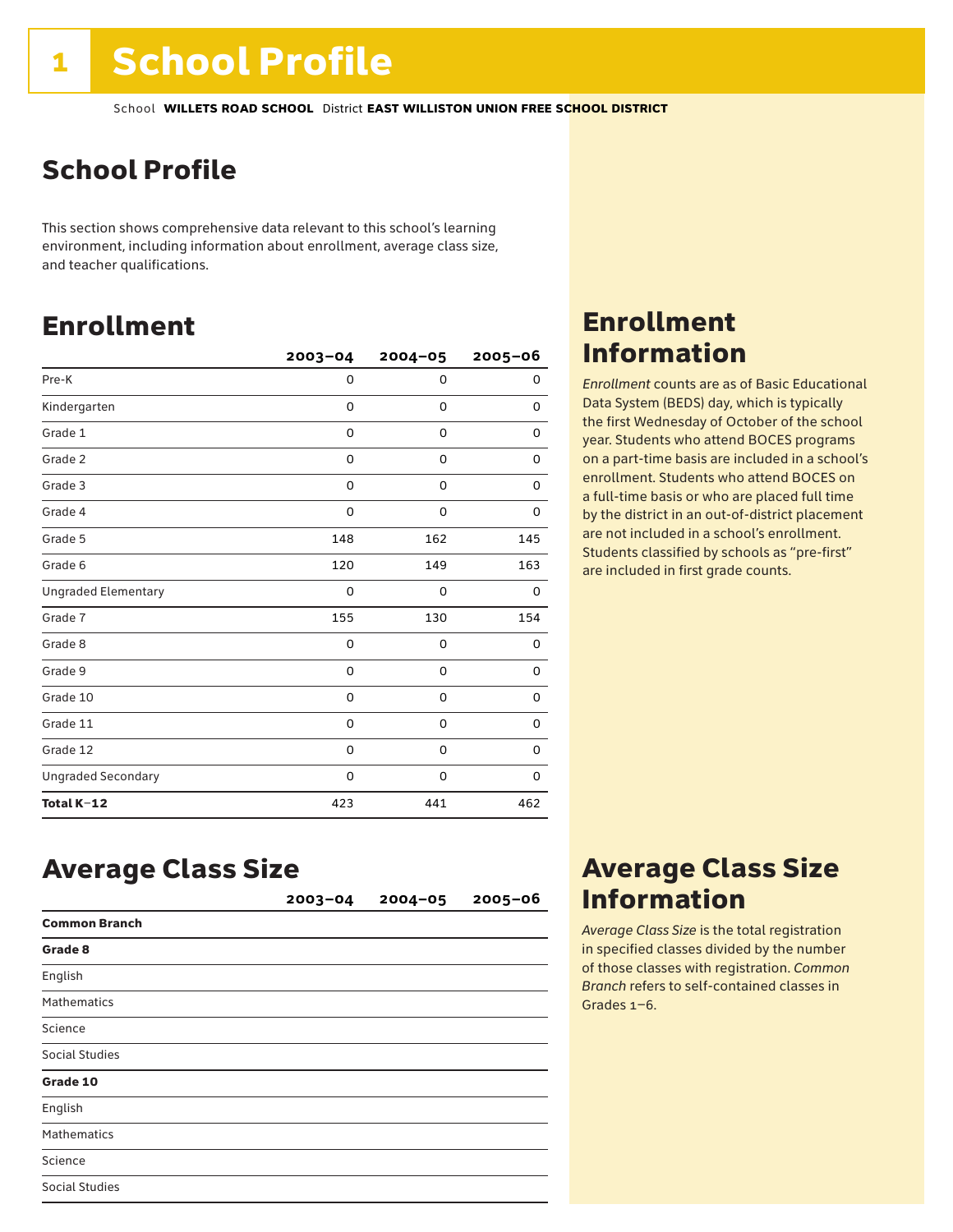## Demographic Factors

|                                  | $2003 - 04$ |      |                | $2004 - 05$ |              | $2005 - 06$ |  |
|----------------------------------|-------------|------|----------------|-------------|--------------|-------------|--|
|                                  | #           | %    | #              | %           | #            | %           |  |
| Eligible for Free Lunch          | 5           | 1%   | $\overline{2}$ | 0%          | 12           | 3%          |  |
| Reduced-Price Lunch              | 0           | 0%   | $\mathbf{1}$   | 0%          | $\mathbf{1}$ | 0%          |  |
| Student Stability*               |             | 100% |                | 92%         |              | 96%         |  |
| Limited English Proficient       | 4           | 1%   | 0              | 0%          | 0            | 0%          |  |
| <b>Racial/Ethnic Origin</b>      |             |      |                |             |              |             |  |
| American Indian or Alaska Native | 0           | 0%   | 0              | 0%          | 0            | 0%          |  |
| <b>Black or African American</b> | 4           | 1%   | $\mathbf{1}$   | 0%          | 0            | 0%          |  |
| Hispanic or Latino               | 7           | 2%   | 10             | 2%          | 0            | 0%          |  |
| Asian or Native                  | 54          | 13%  | 69             | 16%         | 35           | 8%          |  |
| Hawaiian/Other Pacific Islander  |             |      |                |             |              |             |  |
| White                            | 358         | 85%  | 361            | 82%         | 427          | 92%         |  |

 \* Not available at the district level.

### Attendance and Suspensions

|                            | $2002 - 03$ |               | $2003 - 04$ |               | $2004 - 05$ |     |
|----------------------------|-------------|---------------|-------------|---------------|-------------|-----|
|                            | #           | $\frac{0}{6}$ | #           | $\frac{1}{2}$ | #           | %   |
| Annual Attendance Rate     |             | 98%           |             | 98%           |             | 98% |
| <b>Student Suspensions</b> | 0           | N/A           |             | 0%            |             | 0%  |

### Demographic Factors Information

*Eligible for Free Lunch* and *Reduced*-*Price Lunch* percentages are determined by dividing the number of approved lunch applicants by the Basic Educational Data System (BEDS) enrollment in full-day Kindergarten through Grade 12. *Eligible for Free Lunch* and *Limited English Proficient* counts are used to determine *Similar Schools* groupings within a *Need*/*Resource Capacity* category. *Student Stability* is the percentage of students in the highest grade in a school who were also enrolled in that school at any time during the previous school year. (For example, if School A, which serves Grades 6–8, has 100 students enrolled in Grade 8 this year, and 92 of those 100 students were also enrolled in School A last year, the stability rate for the school is 92 percent.)

### Attendance and Suspensions Information

*Annual Attendance Rate* is determined by dividing the school's total actual attendance by the total possible attendance for a school year. A school's actual attendance is the sum of the number of students in attendance on each day the school was open during the school year. Possible attendance is the sum of the number of enrolled students who should have been in attendance on each day the school was open during the school year. *Student Suspension* rate is determined by dividing the number of students who were suspended from school (not including in-school suspensions) for one full day or longer anytime during the school year by the Basic Educational Data System (BEDS) day enrollments for that school year. A student is counted only once, regardless of whether the student was suspended one or more times during the school year.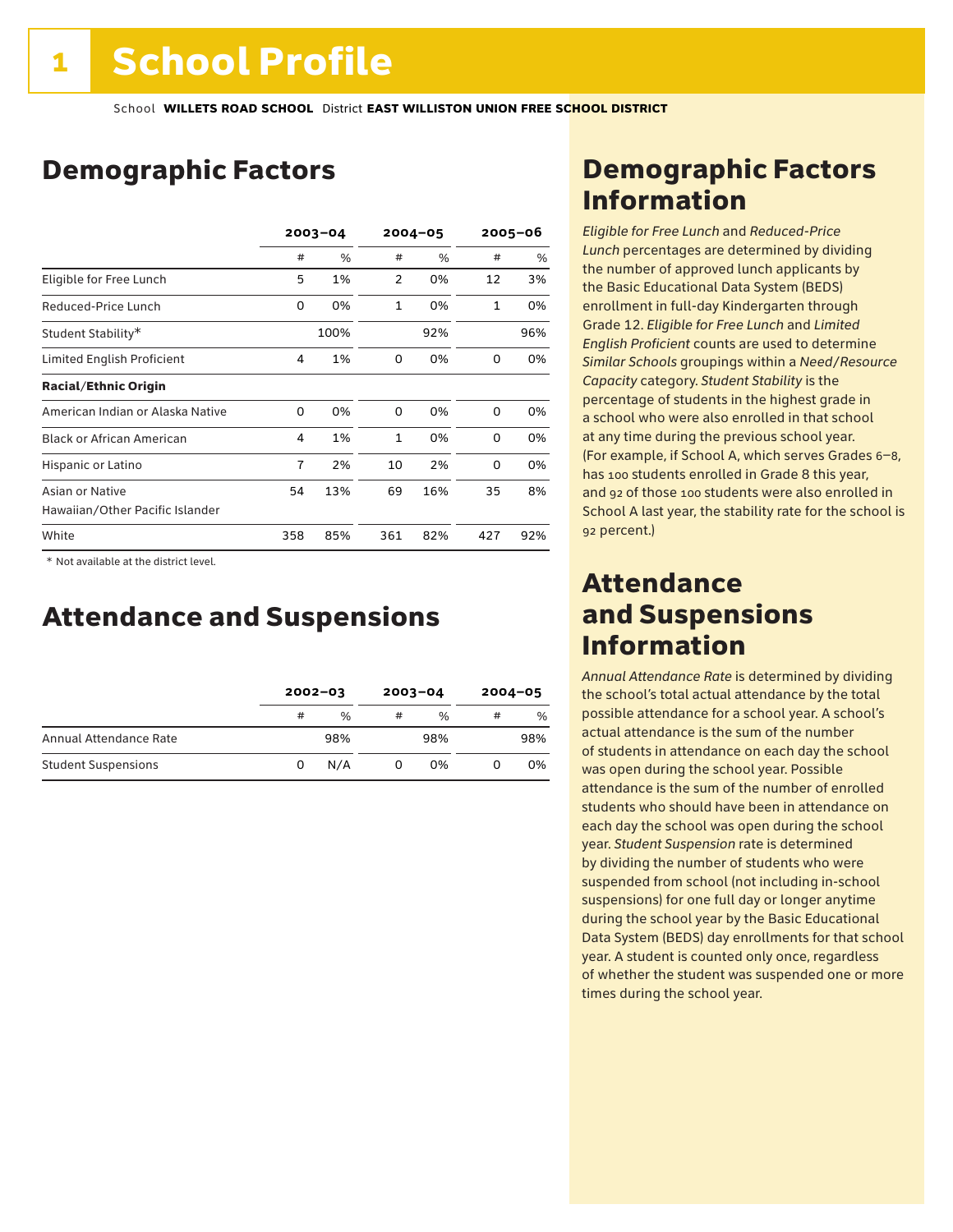### Teacher Qualifications

|                                                                                         | $2003 - 04$ | $2004 - 05$    | $2005 - 06$  |
|-----------------------------------------------------------------------------------------|-------------|----------------|--------------|
| <b>Core Classes Not Taught</b><br>by Highly Qualified Teachers                          |             |                |              |
| Total Number of Core Classes                                                            | 139         | 159            | 155          |
| Percent Not Taught by<br><b>Highly Qualified Teachers</b>                               | 0%          | 3%             | 0%           |
| <b>Teachers with</b><br><b>No Valid Teaching Certificate</b>                            |             |                |              |
| <b>Total Number of Teachers</b>                                                         | 0           | $\Omega$       | 1            |
| Percent with No Valid<br><b>Teaching Certificate</b>                                    | 0%          | 0%             | 2%           |
| <b>Individuals Teaching</b><br><b>Out of Certification</b>                              |             |                |              |
| Number of Teachers                                                                      | 0           | $\overline{2}$ | $\mathbf{1}$ |
| Percentage of Total                                                                     | 0%          | 5%             | 2%           |
| <b>Percent of Teachers with</b><br><b>Master's Degree Plus 30 Hours</b><br>or Doctorate | 45%         | 56%            | 59%          |

### Staff Counts

|                                       | $2003 - 04$ | $2004 - 05$ | $2005 - 06$ |
|---------------------------------------|-------------|-------------|-------------|
| <b>Total Teachers</b>                 | 37          | 33          | 33          |
| <b>Total Other Professional Staff</b> | 16          | 19          | 19          |
| Total Paraprofessionals*              | N/A         | N/A         | N/A         |
| <b>Assistant Principals</b>           | 0           | O           |             |
| Principals                            |             |             |             |

\* Not available at the school level.

### Teacher Qualifications Information

To be *Highly Qualified*, a teacher must have at least a Bachelor's degree, be certified to teach in the subject area, and show subject matter competency. The number of *Individuals Teaching Out of Certification* is the number doing so more than on an incidental basis; that is, teaching for five or fewer periods per week outside certification.

### Staff Counts Information

*Other Professionals* includes administrators, guidance counselors, school nurses, psychologists, and other professionals who devote more than half of their time to non-teaching duties. Teachers who are shared between buildings within a district are reported on the district report only.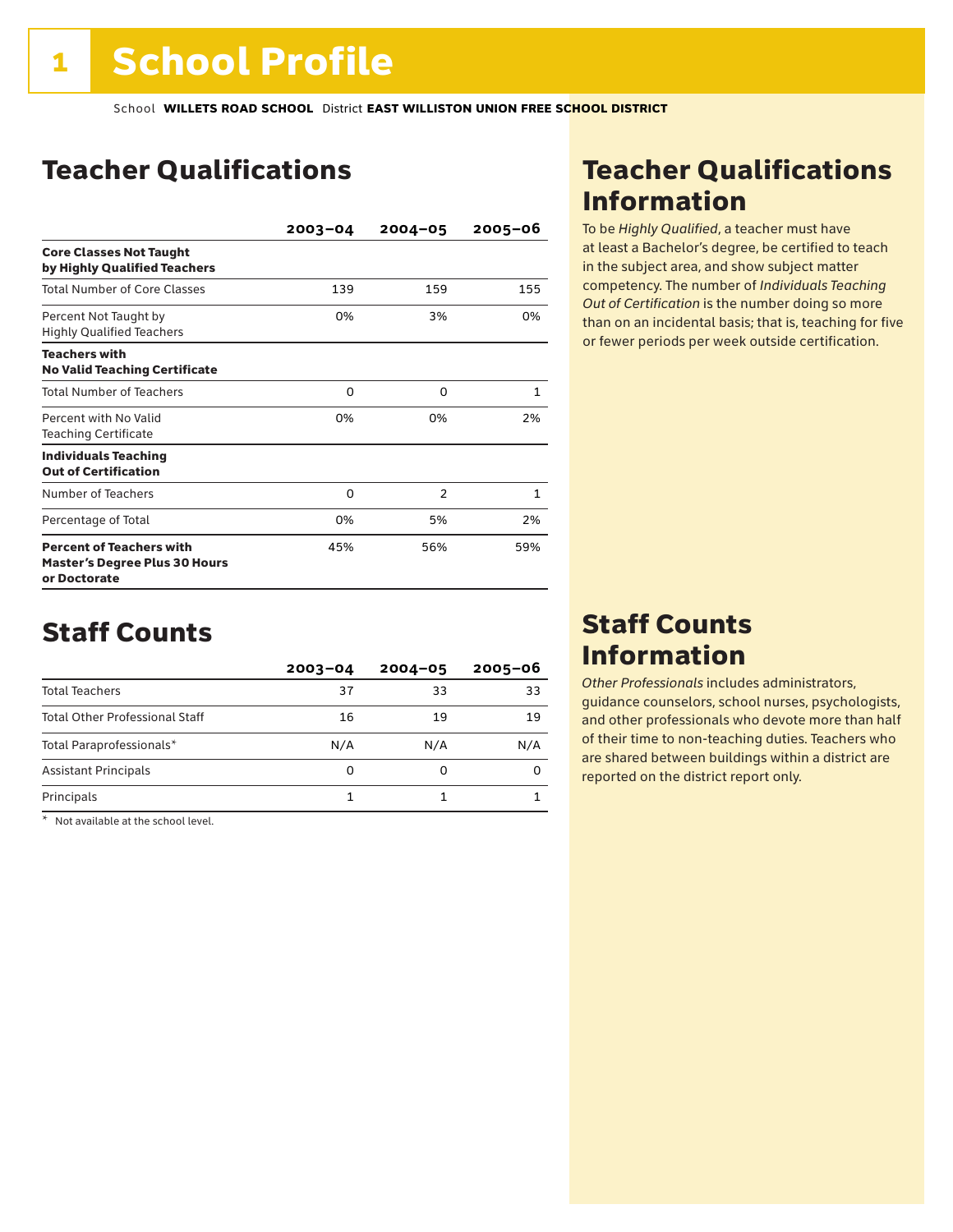# Understanding How Accountability Works in New York State

The federal No Child Left Behind (NCLB) Act requires that states develop and report on measures of student proficiency in 1) English language arts (ELA), in 2) mathematics, and on 3) a third indicator. In New York State in 2005–06, the third indicator is science at the elementary/middle level and graduation rate at the secondary level. Schools or districts that prove student proficiency on these measures are making Adequate Yearly Progress (AYP).



For more information about accountability in New York State, visit: www.emsc.nysed.gov/irts/accountability/home.shtml

#### 1 English Language Arts (ELA)

To make AYP in ELA, every accountability group must make AYP. For a group to make AYP, it must meet the participation *and* the performance criteria.

#### A Participation Criterion

At the elementary/middle level, 95 percent of Grades 3–8 students enrolled during the test administration period in each group with 40 or more students must be tested on the New York State Testing Program (NYSTP) in ELA or, if appropriate, the New York State English as a Second Language Achievement Test (NYSESLAT), or the New York State Alternate Assessment (NYSAA) in ELA. At the secondary level, 95 percent of seniors in 2005–06 in each accountability group with 40 or more students must have taken an English examination that meets the students' graduation requirement.

#### B Performance Criterion

At the elementary/middle level, the Performance Index (PI) of each group with 30 or more continuously enrolled tested students must equal or exceed its Effective Annual Measurable Objective (AMO) or the group must make Safe Harbor. At the secondary level, the PI of each group in the 2002 cohort with 30 or more members must equal or exceed its Effective AMO or the group must make Safe Harbor. To make Safe Harbor, the PI of the group must equal or exceed its Safe Harbor Target and the group must meet the qualification for Safe Harbor.

#### 2 Mathematics

The same criteria for making AYP in ELA apply to mathematics. At the elementary/middle level, the measures used to determine AYP are the NYSTP and the NYSAA in mathematics. At the secondary level, the measures are mathematics examinations that meet the students' graduation requirement.

#### 3 Third Indicator

In addition to English language arts and mathematics, the school must also make AYP in a third area of achievement. This means meeting the criteria in science at the elementary/middle level and the criteria in graduation rate at the secondary level.

Elementary/Middle-Level Science: To make AYP, the All Students group must meet the participation criterion *and* the performance criterion.

#### A Participation Criterion

Eighty percent of students in Grades 4 and/or 8 enrolled during the test administration period in the All Students group, if it has 40 or more students, must be tested on an accountability measure. In Grade 4, the measures are the Grade 4 elementary-level science test and the Grade 4 NYSAA in science. In Grade 8 science, the measures are the Grade 8 middle-level science test, Regents science examinations, and the Grade 8 NYSAA in science.

#### B Performance Criterion

The PI of the All Students group must equal or exceed the State Science Standard (100) or the Science Progress Target.

Qualifying for Safe Harbor in Elementary/Middle-Level ELA and Math: To qualify, the PI must equal or exceed the State Science Standard or the Science Progress Target in elementary/middle-level science for that group.

Secondary-Level Graduation Rate: For a school to make AYP in graduation rate, the percent of students in the 2001 graduation-rate cohort in the All Students group earning a high school diploma by August 31, 2005 must equal or exceed the Graduation-Rate Standard (55%) or the Graduation-Rate Progress Target.

Qualifying for Safe Harbor in Secondary-Level ELA and Math: To qualify, the percent of the 2001 graduation-rate cohort earning a local diploma by August 31, 2005 must equal or exceed the Graduation-Rate Standard (55%) or the Graduation-Rate Progress Target for that group.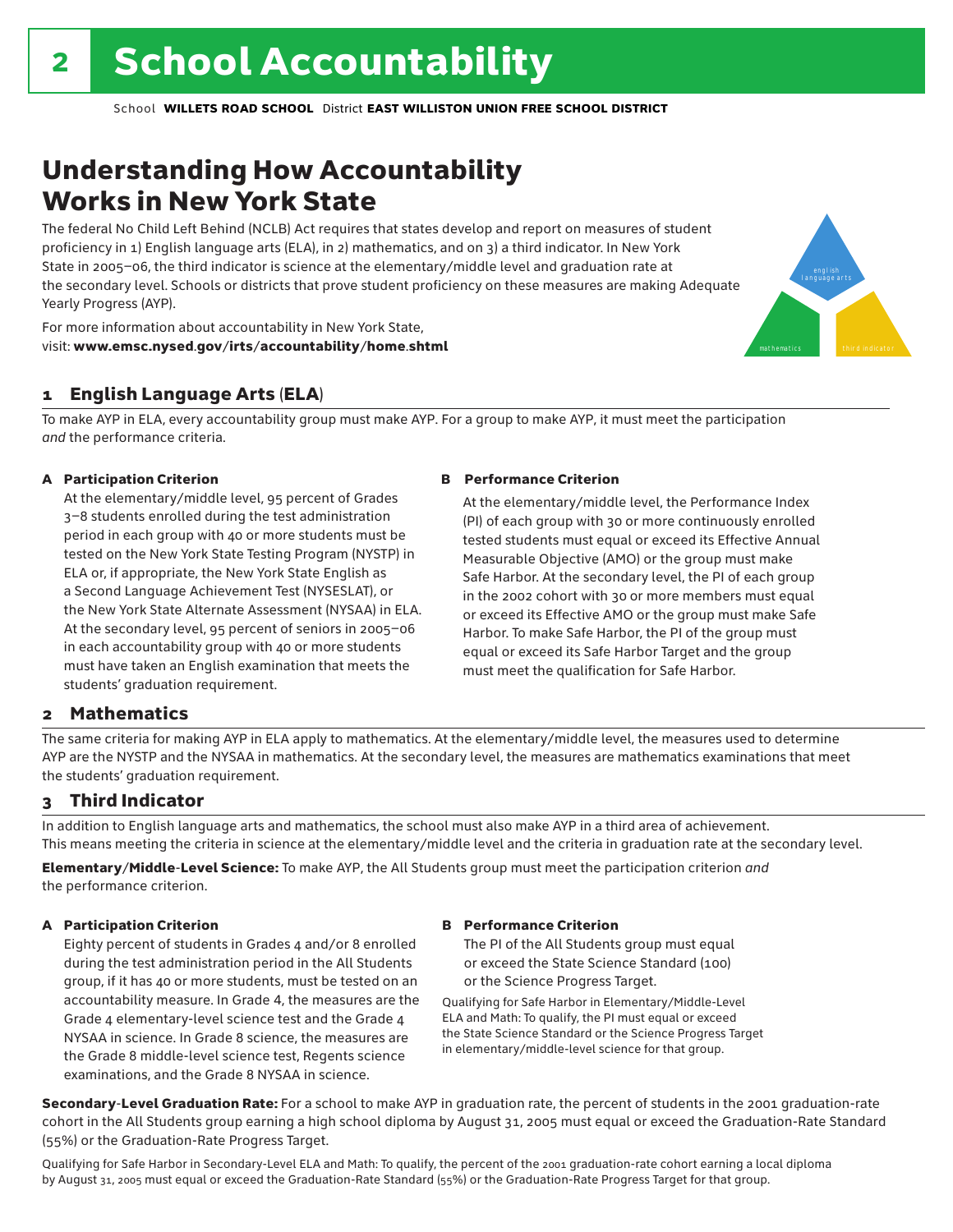# Useful Terms for Understanding Accountability

#### Accountability Cohort

The 2002 school accountability cohort consists of all students who first entered Grade 9 anywhere in the 2002–03 school year, and all ungraded students with disabilities who reached their seventeenth birthday in the 2002–03 school year, who were enrolled on October 6, 2005 and did not transfer to a diploma granting program. Students who earned a high school equivalency diploma or enrolled in an approved high school equivalency preparation program by June 30, 2006, are not included in the 2002 school accountability cohort. The 2002 district accountability cohort consists of all students in each school accountability cohort plus students who transferred within the district after BEDS day plus students who were placed outside the district by the Committee on Special Education or district administrators and who met the other requirements for cohort membership. Cohort is defined in Section 100.2 (p) (16) of the Commissioner's Regulations.

#### Adequate Yearly Progress (AYP)

Adequate Yearly Progress (AYP) indicates satisfactory progress by a district or a school toward the goal of proficiency for all students.

#### Annual Measurable Objective (AMO)

The Annual Measurable Objective (AMO) is the Performance Index (PI) value that signifies that an accountability group is making satisfactory progress toward the goal that 100 percent of students will be proficient in the State's learning standards for English language arts and mathematics by 2013–14. The secondary-level AMO will be increased as specified in  $CR100.2(p)(14)$  and will reach 200 in 2013-14. (See Effective AMO for further information.)

#### Continuously Enrolled Students

At the elementary/middle level, continuously enrolled students are those enrolled in the school or district on BEDS day (usually the first Wednesday in October) of the school year until the test administration period. At the secondary level, all students who meet the criteria for inclusion in the accountability cohort are considered to be continuously enrolled.

#### Effective Annual Measurable Objective (Effective AMO)

The Effective Annual Measurable Objective (Effective AMO) is the Performance Index (PI) value that each accountability group within a school or district is expected to achieve to make Adequate Yearly Progress (AYP). The Effective AMO is the lowest PI that an accountability group of a given size can achieve in a subject for the group's PI not to be considered significantly different from the AMO for that subject. If an accountability group's PI equals or exceeds the Effective AMO, it is considered to have made AYP. A more complete definition of Effective AMO and a table showing the PI values that each group size must equal or exceed to make AYP are available at www.emsc.nysed.gov/irts.

#### Performance Index (PI)

A Performance Index is a value from 0 to 200 that is assigned to an accountability group, indicating how that group performed on a required State test (or approved alternative) in English language arts, mathematics, or science. Student scores on the tests are converted to four performance levels, from Level 1 (indicating no proficiency) to Level 4 (indicating advanced proficiency). At the elementary/middle level, the PI is calculated using the following equation:

100 × [(Count of Continuously Enrolled Tested Students Performing at Levels 2, 3, and 4 + the Count at Levels 3 and  $4$ ) ÷ Count of All Continuously Enrolled Tested Students]

At the secondary level, the PI is calculated using the following equation:

100 × [(Count of Cohort Members Performing at Levels 2, 3, and  $4 +$  the Count at Levels 3 and  $4$ ) ÷ Count of All Cohort Members]

A list of tests used to measure student performance for accountability is available at www.emsc.nysed.gov/irts.

#### Progress Target

For accountability groups below the State Standard in science or graduation rate, the Progress Target is an alternate method for making Adequate Yearly Progress (AYP) or qualifying for Safe Harbor in English language arts and mathematics based on improvement over the previous year's performance.

#### Safe Harbor

Safe Harbor provides an alternate means to demonstrate Adequate Yearly Progress (AYP) for accountability groups that do not achieve their Effective Annual Measurable Objectives (AMOs) in English or mathematics.

#### Safe Harbor Targets

The original 2005–06 safe harbor targets were calculated using the following equation:

2005–06 PI + (200 – the 2005–06 PI) × 0.10

The resulting targets were adjusted so that their proportion of the 2005–06 AMO was the same as the original target's proportion of the 2004–05 AMO.

#### Science Progress Target

The elementary/middle-level 2005–06 Science Progress Target is calculated by adding one point to the 2004–05 PI. The 2006–07 Science Progress Target is calculated by adding one point to the 2005–06 PI. The 2006–07 target is provided for groups whose PI was below the State Science Standard in 2005–06.

#### Science Standard

The criterion value that represents a minimally satisfactory performance in science. In 2005–06, the State Science Standard at the elementary/middle level is a Performance Index (PI) of 100. The Commissioner may raise the State Science Standard at his discretion in future years.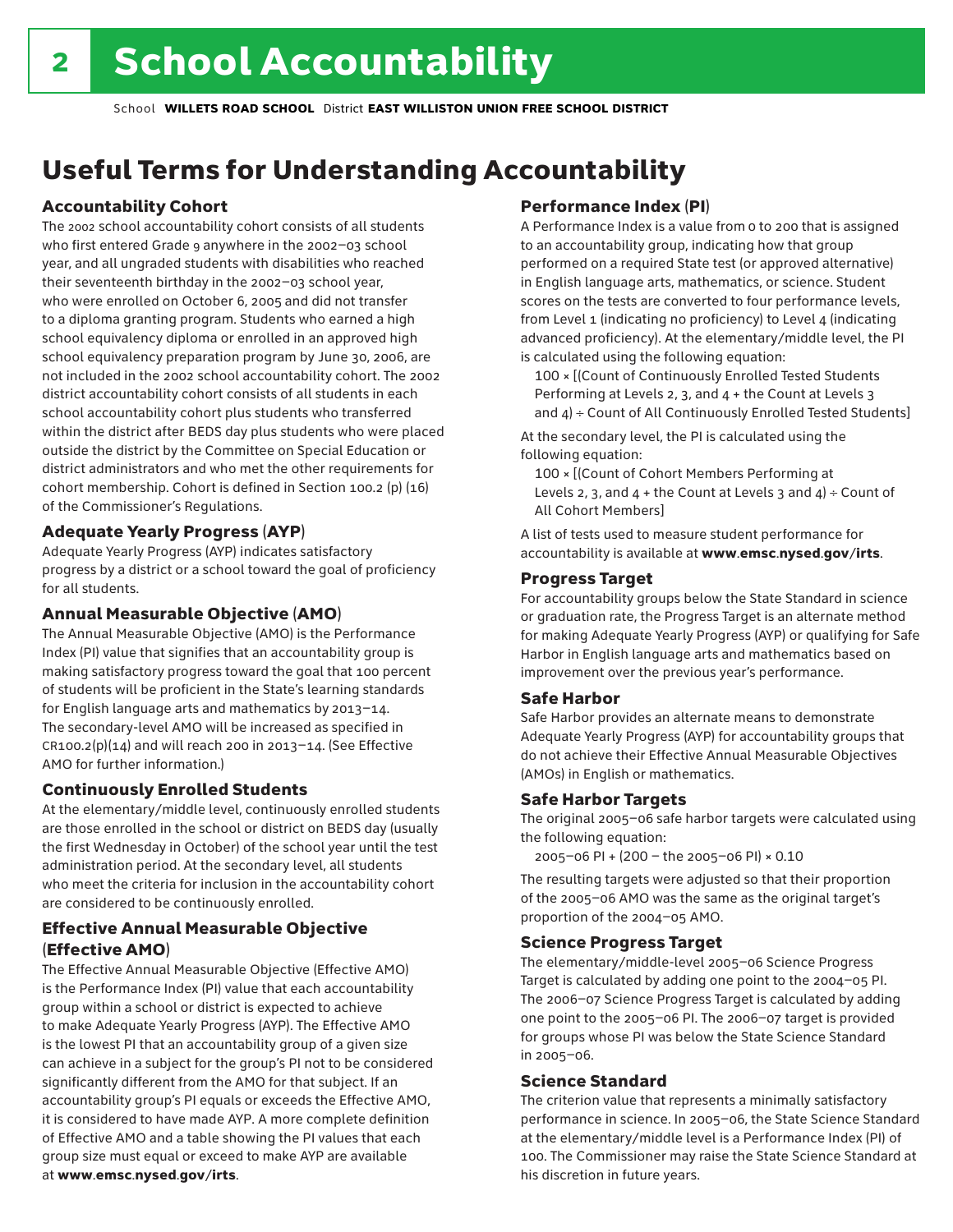considered a School Restructuring (Year 2) for the following

year, if it continues to receive Title I funds.

School **WILLETS ROAD SCHOOL** District **EAST WILLISTON UNION FREE SCHOOL DISTRICT**

# Understanding Your School Accountability Status

The list below defines the school status categories applied to each accountability measure under New York State's accountability system, which is divided into a Federal Title I component and a State component. Accountability measures for schools at the elementary/middle level are English language arts (ELA), mathematics, and science; at the secondary level, they are ELA, mathematics, and graduation rate. A school may be assigned a different status for different accountability measures. The overall status of a school is the status assigned to the school for the accountability measure with the most advanced designation in the hierarchy. If the school receives Title I funds, it is the most advanced designation in the Title I hierarchy, unless the school is in good standing under Title I but identified as SRAP under the State hierarchy. A school that does not receive Title I funding in a school year does not have a federal status in that year; however, all schools receive a state status even if they do not receive Title I funding. Schools in improvement status under Title I must provide school choice for their students; those in need of improvement in year 2 and beyond must also provide Supplemental Education Services to eligible students. Other consequences for schools not in good standing can be found at: www.emsc.nysed.gov/irts/school-accountability/about.shtml.

| <b>Federal Title I Status</b>                                                                                                                                                                                                                                                                                   | <b>New York State Status</b>                                                                                                                                                                                                                                                      |
|-----------------------------------------------------------------------------------------------------------------------------------------------------------------------------------------------------------------------------------------------------------------------------------------------------------------|-----------------------------------------------------------------------------------------------------------------------------------------------------------------------------------------------------------------------------------------------------------------------------------|
| (Applies to all New York State schools receiving Title I funds)                                                                                                                                                                                                                                                 | (Applies to all New York State public schools)                                                                                                                                                                                                                                    |
| School in Good Standing<br>Planning for Restructuring, Restructuring, Requiring Academic Progress, or as a School Under Registration Review.                                                                                                                                                                    | A school is considered to be in good standing if it has not been identified as a School in Need of Improvement, in Corrective Action,                                                                                                                                             |
| <b>School in Need of Improvement (Year 1)</b><br>A school that has not made AYP on the same accountability<br>measure for two consecutive years while receiving<br>Title I funds is considered a School in Need of Improvement<br>(Year 1) for the following year.                                              | <b>School Requiring Academic Progress (Year 1)</b><br>A school that has not made AYP on the same accountability<br>measure for two consecutive years is considered a School<br>Requiring Academic Progress (Year 1) for the following year.                                       |
| <b>School in Need of Improvement (Year 2)</b><br>A School in Need of Improvement (Year 1) that does not<br>make AYP on the accountability measure for which it was<br>identified is considered a School in Need of Improvement<br>(Year 2) for the following year, if it continues to receive<br>Title I funds. | <b>School Requiring Academic Progress (Year 2)</b><br>A School Requiring Academic Progress (Year 1) that does not<br>make AYP on the accountability measure for which it was identified<br>is considered a School Requiring Academic Progress (Year 2) for<br>the following year. |
| <b>School in Corrective Action</b>                                                                                                                                                                                                                                                                              | <b>School Requiring Academic Progress (Year 3)</b>                                                                                                                                                                                                                                |
| A School in Need of Improvement (Year 2) that does not                                                                                                                                                                                                                                                          | A School Requiring Academic Progress (Year 2) that does not                                                                                                                                                                                                                       |
| make AYP on the accountability measure for which it was                                                                                                                                                                                                                                                         | make AYP on the accountability measure for which it was identified                                                                                                                                                                                                                |
| identified is considered a School in Corrective Action for the                                                                                                                                                                                                                                                  | is considered a School Requiring Academic Progress (Year 3) for                                                                                                                                                                                                                   |
| following year, if it continues to receive Title I funds.                                                                                                                                                                                                                                                       | the following year.                                                                                                                                                                                                                                                               |
| <b>School Planning for Restructuring</b>                                                                                                                                                                                                                                                                        | <b>School Requiring Academic Progress (Year 4)</b>                                                                                                                                                                                                                                |
| A School in Corrective Action that does not make AYP                                                                                                                                                                                                                                                            | A School Requiring Academic Progress (Year 3) that does not                                                                                                                                                                                                                       |
| on the accountability measure for which it was identified                                                                                                                                                                                                                                                       | make AYP on the accountability measure for which it was identified                                                                                                                                                                                                                |
| is considered a School Planning for Restructuring for                                                                                                                                                                                                                                                           | is considered a School Requiring Academic Progress (Year 4) for                                                                                                                                                                                                                   |
| the following year, if it continues to receive Title I funds.                                                                                                                                                                                                                                                   | the following year.                                                                                                                                                                                                                                                               |
| <b>School Restructuring (Year 1)</b>                                                                                                                                                                                                                                                                            | <b>School Requiring Academic Progress (Year 5 and above)</b>                                                                                                                                                                                                                      |
| A School Planning for Restructuring that does not make                                                                                                                                                                                                                                                          | A School Requiring Academic Progress (Year 4 and above) that                                                                                                                                                                                                                      |
| AYP on the accountability measure for which it was identified                                                                                                                                                                                                                                                   | does not make AYP on the accountability measure for which it was                                                                                                                                                                                                                  |
| is considered a School Restructuring (Year 1) for the                                                                                                                                                                                                                                                           | identified is considered a School Requiring Academic Progress                                                                                                                                                                                                                     |
| following year, if it continues to receive Title I funds.                                                                                                                                                                                                                                                       | (Year 5 and above) for the following year.                                                                                                                                                                                                                                        |
| ◆ School Restructuring (Year 2)<br>A School Restructuring (Year 1) that does not make AYP on<br>the accountability measure for which it was identified is                                                                                                                                                       |                                                                                                                                                                                                                                                                                   |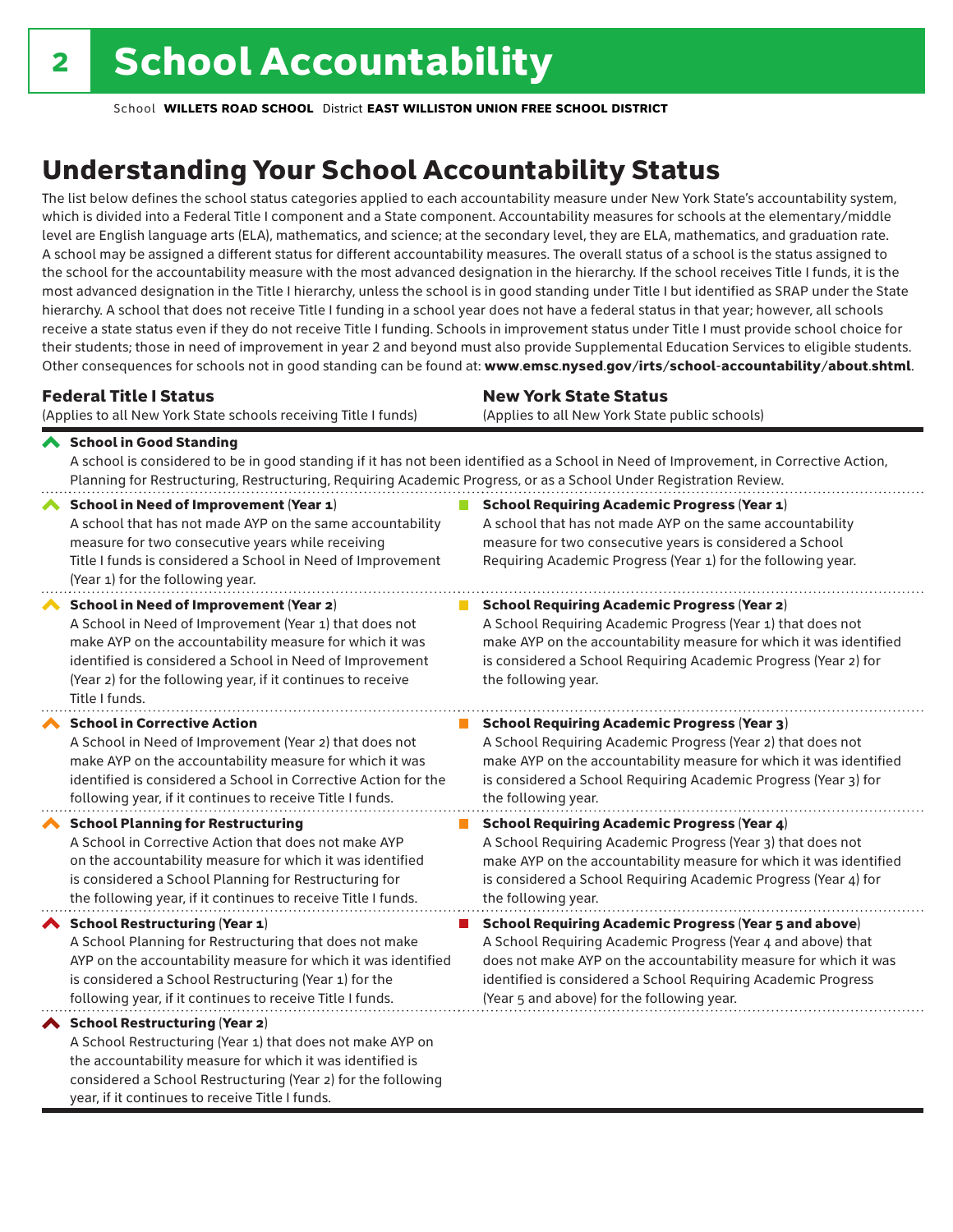# 2 School Accountability

School **WILLETS ROAD SCHOOL** District **EAST WILLISTON UNION FREE SCHOOL DISTRICT**

### Summary

| <b>Overall Accountability</b><br>Status (2006-07) | <b>Good Standing</b><br>$\boldsymbol{\wedge}$ |                                |                                                         |         |  |  |
|---------------------------------------------------|-----------------------------------------------|--------------------------------|---------------------------------------------------------|---------|--|--|
|                                                   |                                               | <b>Elementary/Middle Level</b> | <b>Secondary Level</b>                                  |         |  |  |
|                                                   | ELA                                           | Good Standing                  | ELA                                                     |         |  |  |
|                                                   | Math                                          | Good Standing                  | Math                                                    |         |  |  |
|                                                   | Science                                       |                                | <b>Graduation Rate</b>                                  |         |  |  |
| <b>Title I Part A Funding</b>                     |                                               |                                | <b>Years the School Received Title I Part A Funding</b> |         |  |  |
|                                                   | $2004 - 05$                                   |                                | $2005 - 06$                                             | 2006-07 |  |  |

YES

#### On which accountability measures did this school make Adequate Yearly Progress (AYP) and which groups made AYP on each measure?

|                                                     | <b>Elementary/Middle Level</b> |                 |         |                          | <b>Secondary Level</b> |                        |  |  |
|-----------------------------------------------------|--------------------------------|-----------------|---------|--------------------------|------------------------|------------------------|--|--|
| <b>Student Groups</b>                               | English<br>Language Arts       | Mathematics     | Science | English<br>Language Arts | Mathematics            | <b>Graduation Rate</b> |  |  |
| <b>All Students</b>                                 | V                              | v               |         |                          |                        |                        |  |  |
| <b>Ethnicity</b>                                    |                                |                 |         |                          |                        |                        |  |  |
| American Indian or Alaska Native                    |                                |                 |         |                          |                        |                        |  |  |
| <b>Black or African American</b>                    | $\overline{\phantom{m}}$       | $\qquad \qquad$ |         |                          |                        |                        |  |  |
| Hispanic or Latino                                  |                                |                 |         |                          |                        |                        |  |  |
| Asian or Native Hawaiian/Other Pacific<br>Islander  | v                              | v               |         |                          |                        |                        |  |  |
| White                                               | $\overline{\mathbf{v}}$        | V               |         |                          |                        |                        |  |  |
| <b>Other Groups</b>                                 |                                |                 |         |                          |                        |                        |  |  |
| <b>Students with Disabilities</b>                   | v                              | v               |         |                          |                        |                        |  |  |
| Limited English Proficient                          |                                |                 |         |                          |                        |                        |  |  |
| <b>Economically Disadvantaged</b>                   |                                |                 |         |                          |                        |                        |  |  |
| <b>Student groups making</b><br>AYP in each subject | $\vee$ 4 of 4                  | $\vee$ 4 of 4   |         |                          |                        |                        |  |  |

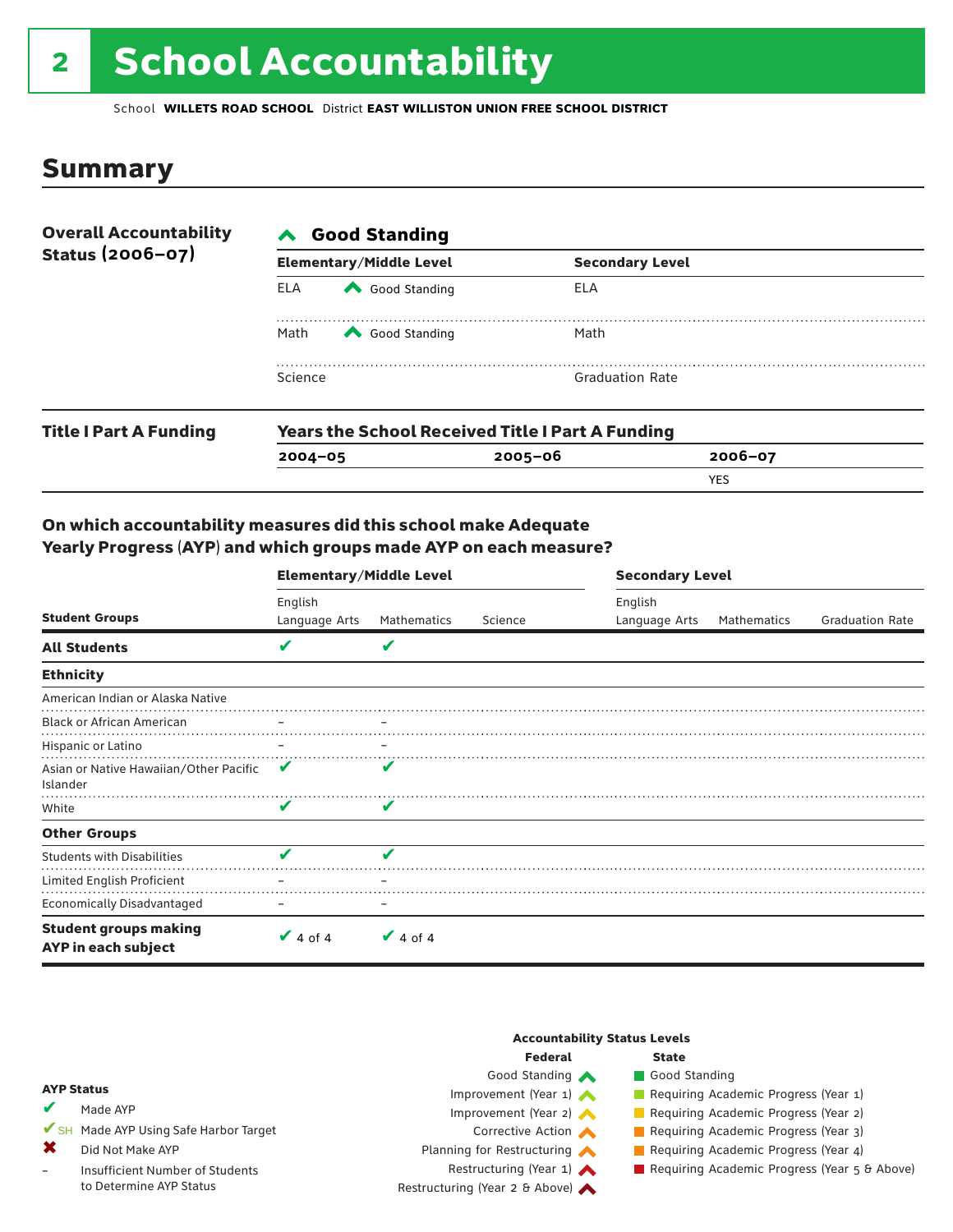# **Elementary/Middle-Level English Language Arts**

| <b>Accountability Status</b><br>for This Subject<br>$(2006 - 07)$ | ▰      | Good Standing                                          |
|-------------------------------------------------------------------|--------|--------------------------------------------------------|
| <b>Accountability Measures</b>                                    | 4 of 4 | Student groups making AYP in English Language Arts     |
|                                                                   | v      | Made AYP                                               |
| <b>Prospective Status</b>                                         |        | This school will be in good standing in 2007-08. [101] |

#### How did students in each accountability group perform on **elementary/middle-level English Language Arts accountability measures?**

|                                             |        | Participation <sup>2</sup> |               | Test Performance <sup>3</sup> |           | <b>Performance Objectives</b> |             |
|---------------------------------------------|--------|----------------------------|---------------|-------------------------------|-----------|-------------------------------|-------------|
|                                             | Met    | Percentage                 | Met           | Performance                   | Effective | Safe Harbor Target            |             |
|                                             |        |                            |               |                               |           |                               | 2006-07     |
| V                                           | V      | 100%                       | ✔             | 190                           | 117       |                               |             |
|                                             |        |                            |               |                               |           |                               |             |
|                                             |        |                            |               |                               |           |                               |             |
|                                             |        |                            |               |                               |           |                               |             |
|                                             |        |                            |               |                               |           |                               |             |
| V<br>Asian or Native Hawaiian/Other Pacific | v      | 100%                       | V             | 195                           | 107       |                               |             |
| V                                           | V      | 100%                       | V             | 189                           | 117       |                               |             |
|                                             |        |                            |               |                               |           |                               |             |
| V                                           | V      | 100%                       | V             | 151                           | 109       |                               |             |
|                                             |        |                            |               |                               |           |                               |             |
|                                             |        |                            |               |                               |           |                               |             |
|                                             |        |                            |               |                               |           |                               |             |
|                                             | Status | Criterion<br>$\vee$ 4 of 4 | <b>Tested</b> | Criterion                     | Index     | AMO                           | $2005 - 06$ |

#### notes

- <sup>1</sup> These data show the count of students enrolled during the test administration period (used for Participation) followed by the count of continuously enrolled tested students (used for Performance). For accountability calculations, students who were excused from testing for medical reasons are not included in the enrollment count.<br><sup>2</sup> Groups with fewer than 40 students enrolled during the test administration period are not required to meet
	- the participation criterion. If the participation rate of a group fell below 95 percent in 2005–06, the enrollment shown is the sum of 2004–05 and 2005–06 enrollments and the percent tested is the weighted average<br>of the participation rates over those two years. of the participation rates over those two years. <sup>3</sup> For schools with fewer than 30 continuously enrolled tested students in the All Students group in 2005–06,

AYP Status Made AYP ✔

✔SH Made AYP Using Safe Harbor Target

Did Not Make AYP ✖

Insufficient Number of Students to Determine AYP Status –

continuously enrolled tested students are not required to meet the performance criterion.<br>If the school failed to make AYP solely because of the performance of students with disabilities, met the 95% participation requirement for this group, and would meet or exceed the AMO for this subject if 34 points were added to the PI, then the school is considered to have made AYP for students with disabilities.

data for 2004–05 and 2005–06 were combined to determine counts and PIs. For schools with 30 or more continuously enrolled students in the All Students group in 2005–06, student groups with fewer than 30

‡ This student group did not make AYP in science; therefore, it did not qualify for Safe Harbor.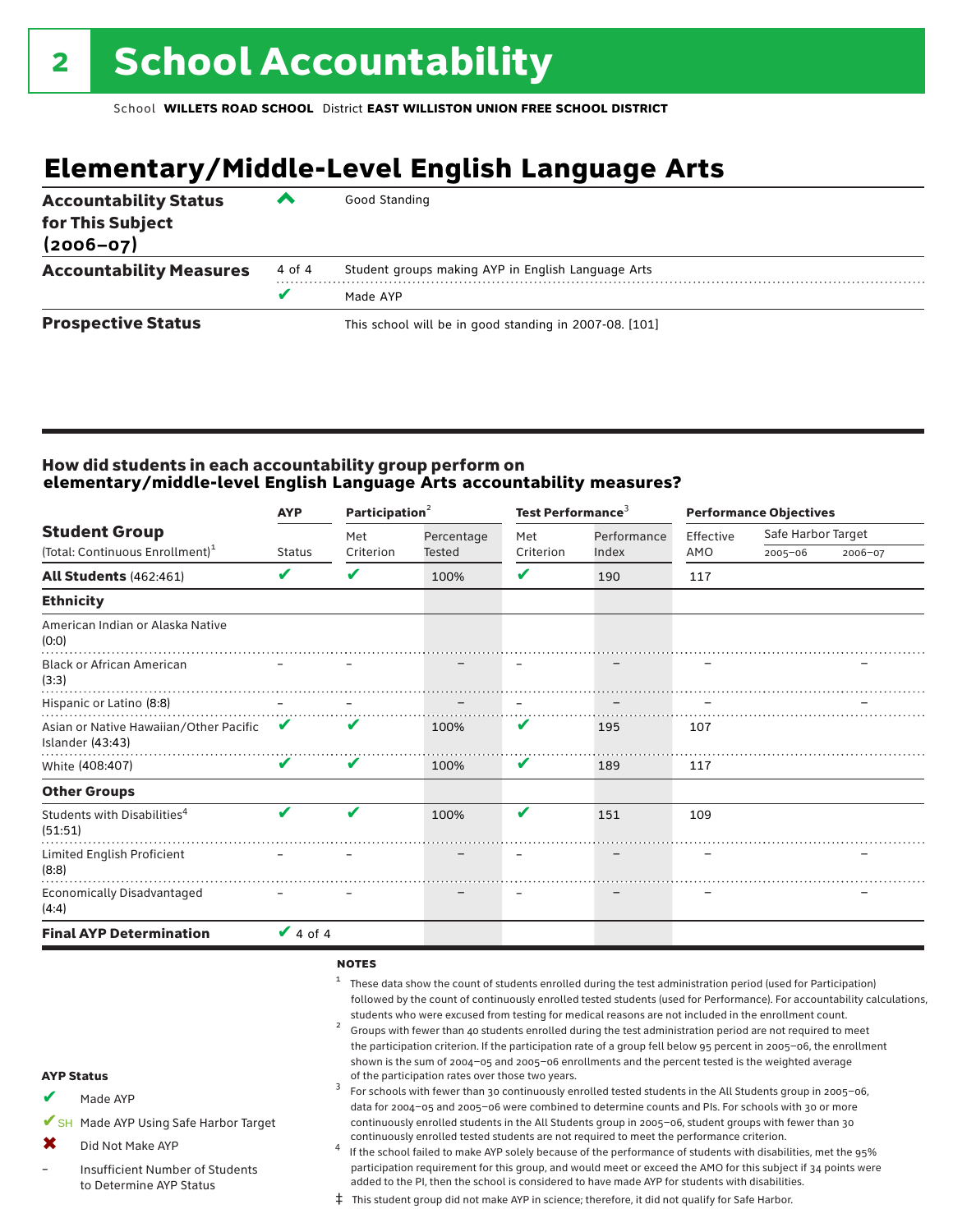# **Elementary/Middle-Level Mathematics**

| <b>Accountability Status</b><br>for This Subject<br>$(2006 - 07)$ | ▰      | Good Standing                                          |
|-------------------------------------------------------------------|--------|--------------------------------------------------------|
| <b>Accountability Measures</b>                                    | 4 of 4 | Student groups making AYP in Mathematics               |
|                                                                   |        | Made AYP                                               |
| <b>Prospective Status</b>                                         |        | This school will be in good standing in 2007-08. [101] |

#### How did students in each accountability group perform on **elementary/middle-level Mathematics accountability measures?**

|                                                            | <b>AYP</b>    | Participation <sup>2</sup> |            | Test Performance <sup>3</sup> |             | <b>Performance Objectives</b> |                    |         |
|------------------------------------------------------------|---------------|----------------------------|------------|-------------------------------|-------------|-------------------------------|--------------------|---------|
| <b>Student Group</b>                                       |               | Met                        | Percentage | Met                           | Performance | Effective                     | Safe Harbor Target |         |
| (Total: Continuous Enrollment) <sup>1</sup>                | <b>Status</b> | Criterion                  | Tested     | Criterion                     | Index       | AMO                           | $2005 - 06$        | 2006-07 |
| <b>All Students (463:460)</b>                              | V             | V                          | 100%       | V                             | 187         | 81                            |                    |         |
| <b>Ethnicity</b>                                           |               |                            |            |                               |             |                               |                    |         |
| American Indian or Alaska Native<br>(0:0)                  |               |                            |            |                               |             |                               |                    |         |
| <b>Black or African American</b><br>(3:3)                  |               |                            |            |                               |             |                               |                    |         |
| Hispanic or Latino (8:8)                                   |               |                            |            |                               |             |                               |                    |         |
| Asian or Native Hawaiian/Other Pacific<br>Islander (43:43) | $\mathbf{V}$  |                            | 100%       | V                             | 195         | 71                            |                    |         |
| White (409:406)                                            | V             | V                          | 100%       | V                             | 187         | 81                            |                    |         |
| <b>Other Groups</b>                                        |               |                            |            |                               |             |                               |                    |         |
| Students with Disabilities <sup>4</sup><br>(51:50)         | V             | ✔                          | 98%        | V                             | 148         | 73                            |                    |         |
| Limited English Proficient<br>(8:8)                        |               |                            |            |                               |             |                               |                    |         |
| <b>Economically Disadvantaged</b><br>(4:4)                 |               |                            |            |                               |             |                               |                    |         |
| <b>Final AYP Determination</b>                             | $\vee$ 4 of 4 |                            |            |                               |             |                               |                    |         |
|                                                            |               |                            |            |                               |             |                               |                    |         |

#### notes

- <sup>1</sup> These data show the count of students enrolled during the test administration period (used for Participation) followed by the count of continuously enrolled tested students (used for Performance). For accountability calculations, students who were excused from testing for medical reasons are not included in the enrollment count.<br><sup>2</sup> Groups with fewer than 40 students enrolled during the test administration period are not required to meet
	- the participation criterion. If the participation rate of a group fell below 95 percent in 2005–06, the enrollment shown is the sum of 2004–05 and 2005–06 enrollments and the percent tested is the weighted average<br>of the participation rates over those two years. of the participation rates over those two years. <sup>3</sup> For schools with fewer than 30 continuously enrolled tested students in the All Students group in 2005–06,

AYP Status

Made AYP ✔

✔SH Made AYP Using Safe Harbor Target

Did Not Make AYP ✖

Insufficient Number of Students to Determine AYP Status –

continuously enrolled tested students are not required to meet the performance criterion.<br>If the school failed to make AYP solely because of the performance of students with disabilities, met the 95% participation requirement for this group, and would meet or exceed the AMO for this subject if 34 points were added to the PI, then the school is considered to have made AYP for students with disabilities.

data for 2004–05 and 2005–06 were combined to determine counts and PIs. For schools with 30 or more continuously enrolled students in the All Students group in 2005–06, student groups with fewer than 30

‡ This student group did not make AYP in science; therefore, it did not qualify for Safe Harbor.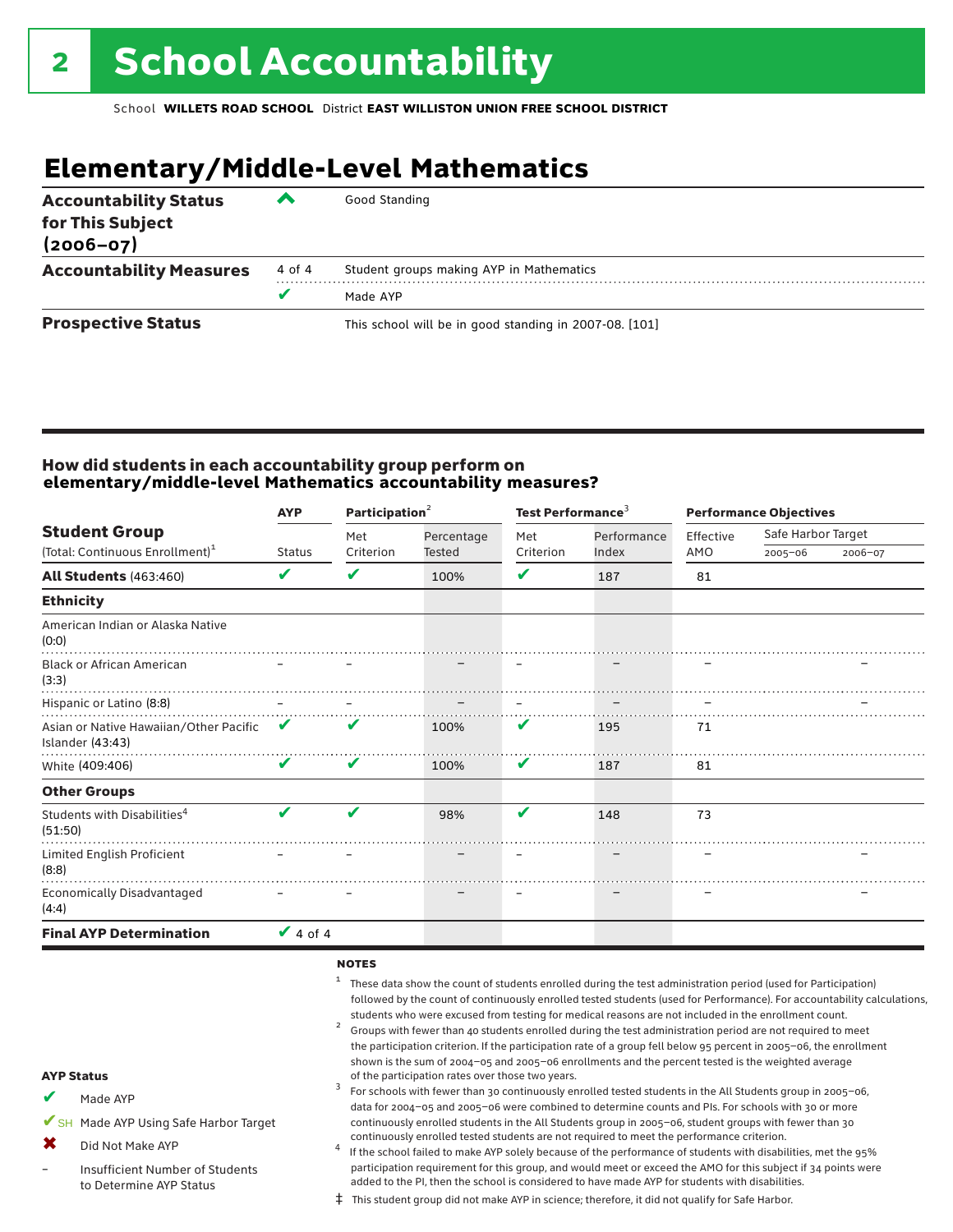### Summary of 2005–06 School Performance

Performance on the State assessments in English language arts, mathematics, and science at the elementary and middle levels is reported in terms of mean scores and the percentage of tested students scoring at or above Level 2, Level 3, and Level 4. Performance on the State assessments in ELA and mathematics at the secondary level is reported in terms of the percentage of students in a cohort scoring at these levels.

|                              | Percentage of students that<br>scored at or above Level 3 | Total<br>Tested |      |     |  |  |  |  |
|------------------------------|-----------------------------------------------------------|-----------------|------|-----|--|--|--|--|
| <b>English Language Arts</b> | 0%                                                        | 50%             | 100% |     |  |  |  |  |
| Grade 5                      | 90%                                                       |                 |      | 143 |  |  |  |  |
| Grade 6                      | 90%                                                       |                 |      | 162 |  |  |  |  |
| Grade 7                      | 90%                                                       |                 |      |     |  |  |  |  |
| <b>Mathematics</b>           |                                                           |                 |      |     |  |  |  |  |
| Grade 5                      | 84%                                                       |                 |      | 145 |  |  |  |  |
| Grade 6                      | 88%                                                       |                 |      | 163 |  |  |  |  |
| Grade 7                      | 94%                                                       |                 |      | 154 |  |  |  |  |

#### About the Performance Level Descriptors

#### Level 1: Not Meeting Learning Standards.

Student performance does not demonstrate an understanding of the content expected in the subject and grade level.

#### Level 2: Partially Meeting Learning Standards.

Student performance demonstrates a partial understanding of the content expected in the subject and grade level.

#### Level 3: Meeting Learning Standards.

Student performance demonstrates an understanding of the content expected in the subject and grade level.

#### Level 4: Meeting Learning Standards with Distinction.

Student performance demonstrates a thorough understanding of the content expected in the subject and grade level.

#### How are Need/Resource Capacity (N/RC) categories determined?

Districts are divided into high, average, and low need categories based on their ability to meet the special needs of their students with local resources. Districts in the high need category are subdivided into four categories based on enrollment size and, in some cases, number of students per square mile. More information about the categories can be found in the *Report to the Governor and the Legislature on the Educational Status of the State's Schools* at www.emsc.nysed.gov/irts.

In this section, this school's performance is compared with that of similar schools.

#### What are Similar Schools?

Within each N/RC category, the Department identifies Similar Schools: schools that serve similar students and have similar resources. Each school report card compares the school's performance with that of similar schools. The following factors are considered in grouping schools: a) the grade level served by the school and b) rates of student poverty and limited English proficiency. Student poverty levels are indicated by determining the percentage of children in each school who participate in the free-lunch program. By combining these factors, a measure of student need is created and used to place schools into relatively low (lowest quartile), relatively high (highest quartile), and typical (mid-range) groups.

#### This School's Similar Schools Group: **35**

All schools in this group are middle level schools in school districts with low student needs in relation to district resource capacity. The schools in this group are in the middle range of student needs for middle level schools in these districts.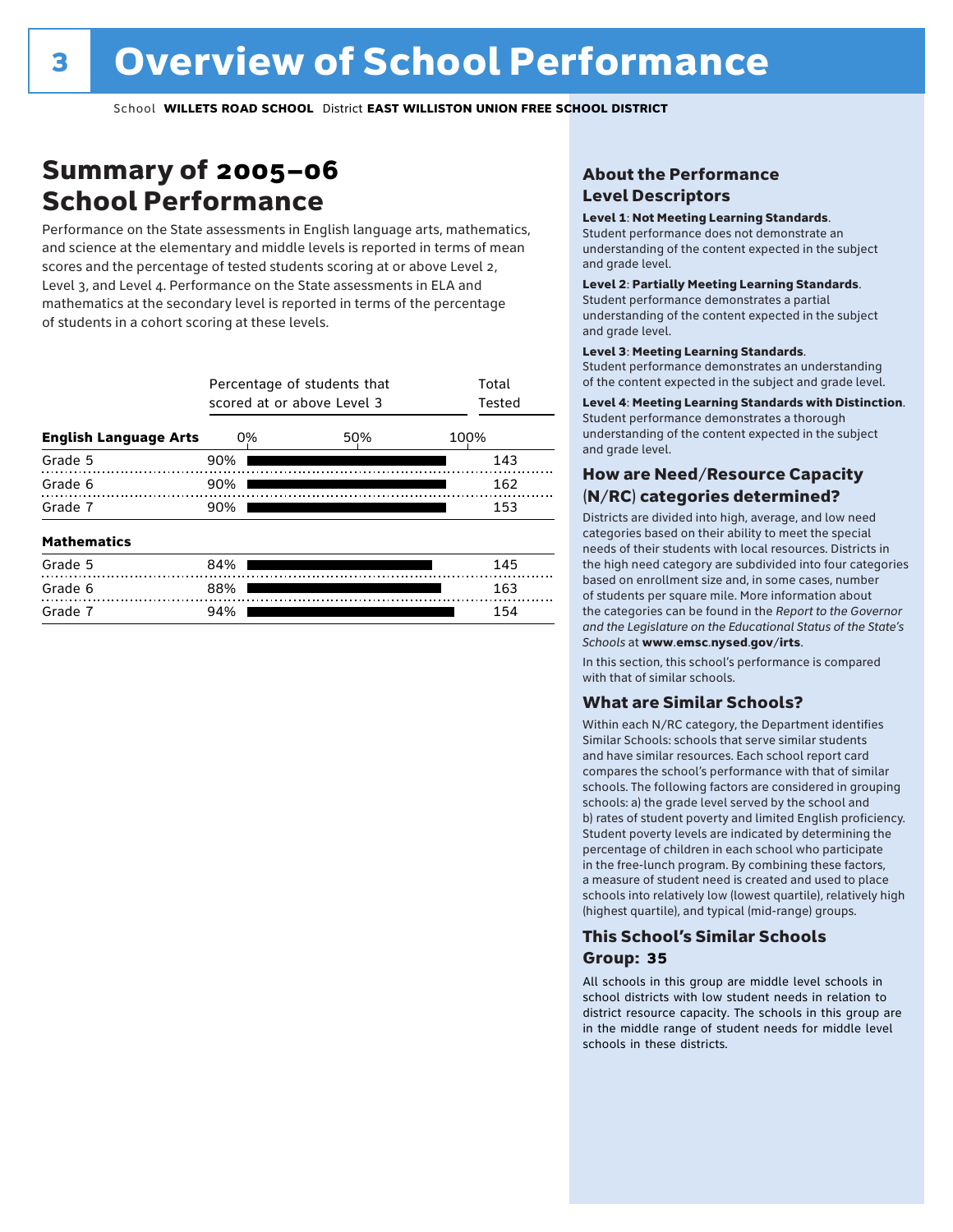## **This School's Results in Grade 5 English Language Arts**

|                                                    |        | <b>This School</b>  |                                 |         |         | <b>Similar Schools</b> |                                     |                                 |   |  |
|----------------------------------------------------|--------|---------------------|---------------------------------|---------|---------|------------------------|-------------------------------------|---------------------------------|---|--|
|                                                    |        |                     | Percentage scoring at level(s): |         |         |                        | Percentage scoring at level(s):     |                                 |   |  |
|                                                    |        | $2 - 4$             | $3 - 4$                         |         | 4       | $2 - 4$                | $3 - 4$                             | 4                               |   |  |
| Mean Score: 689                                    | Range: | 608-795             | 650-795                         |         | 711-795 |                        |                                     |                                 |   |  |
|                                                    | 100%   | 100%                | 90%                             |         | 27%     | 98%                    | 85%                                 | 23%                             |   |  |
|                                                    |        |                     |                                 |         |         |                        |                                     |                                 |   |  |
| Number of Students:                                |        | 143                 | 129                             |         | 38      |                        |                                     |                                 |   |  |
| <b>Results by</b>                                  |        | 2005-06 School Year |                                 |         |         |                        | 2004-05 School Year                 |                                 |   |  |
|                                                    |        | Total               | Percentage scoring at level(s): |         |         | Total                  |                                     | Percentage scoring at level(s): |   |  |
| <b>Student Group</b>                               |        | Tested              | $2 - 4$                         | $3 - 4$ | 4       | Tested                 | $2 - 4$                             | $3 - 4$                         | 4 |  |
| <b>All Students</b>                                |        | 143                 | 100%                            | 90%     | 27%     |                        |                                     |                                 |   |  |
| Female                                             |        | 67                  | 100%                            | 91%     | 31%     |                        |                                     |                                 |   |  |
| Male                                               |        | 76                  | 100%                            | 89%     | 22%     |                        |                                     |                                 |   |  |
| American Indian or Alaska Native                   |        |                     |                                 |         |         |                        |                                     |                                 |   |  |
| Black or African American                          |        |                     |                                 |         |         |                        |                                     |                                 |   |  |
| Hispanic or Latino                                 |        | $\mathbf{1}$        |                                 |         |         |                        |                                     |                                 |   |  |
| Asian or Native Hawaiian/Other<br>Pacific Islander |        | 15                  |                                 |         |         |                        |                                     |                                 |   |  |
| White                                              |        | 127                 | 100%                            | 91%     | 27%     |                        | This test was not given in 2004-05. |                                 |   |  |
| Small Group Totals                                 |        | 16                  | 100%                            | 88%     | 25%     |                        |                                     |                                 |   |  |
| General-Education Students                         |        | 128                 | 100%                            | 94%     | 30%     |                        |                                     |                                 |   |  |
| <b>Students with Disabilities</b>                  |        | 15                  | 100%                            | 60%     | 0%      |                        |                                     |                                 |   |  |
| English Proficient                                 |        | 140                 |                                 |         |         |                        |                                     |                                 |   |  |
| Limited English Proficient                         |        | 3                   |                                 |         |         |                        |                                     |                                 |   |  |
| Economically Disadvantaged                         |        | 3                   |                                 |         |         |                        |                                     |                                 |   |  |
| Not Disadvantaged                                  |        | 140                 |                                 |         |         |                        |                                     |                                 |   |  |
| Migrant                                            |        |                     |                                 |         |         |                        |                                     |                                 |   |  |
| Not Migrant                                        |        | 143                 | 100%                            | 90%     | 27%     |                        |                                     |                                 |   |  |

**NOTES** 

The – symbol indicates that data for a group of students has been suppressed. If a group has fewer than five students, data for that group and the next smallest group(s) are suppressed to protect the privacy of individual students.

| <b>Other</b>                           | 2005-06 School Year |                              |         |     | 2004-05 School Year |                             |                                     |     |  |  |
|----------------------------------------|---------------------|------------------------------|---------|-----|---------------------|-----------------------------|-------------------------------------|-----|--|--|
| <b>Assessments</b>                     | Total               | Number scoring at level(s):  |         |     | Total               | Number scoring at level(s): |                                     |     |  |  |
|                                        | Tested              | $2 - 4$                      | $3 - 4$ | 4   | Tested              | $2 - 4$                     | $3 - 4$                             | 4   |  |  |
| New York State Alternate Assessment    |                     |                              |         |     |                     |                             | This test was not given in 2004-05. |     |  |  |
| (NYSAA): Grade 5 Equivalent            |                     |                              |         |     |                     |                             |                                     |     |  |  |
| New York State English as a Second     |                     |                              |         |     |                     |                             |                                     |     |  |  |
| Language Achievement Test (NYSESLAT)t: |                     | $\qquad \qquad \blacksquare$ |         | N/A | N/A                 | N/A                         | N/A                                 | N/A |  |  |
| Grade 5                                |                     |                              |         |     |                     |                             |                                     |     |  |  |

† Results in this report are shown for students who took the NYSESLAT in lieu of the New York State Testing Program assessment for accountability purposes.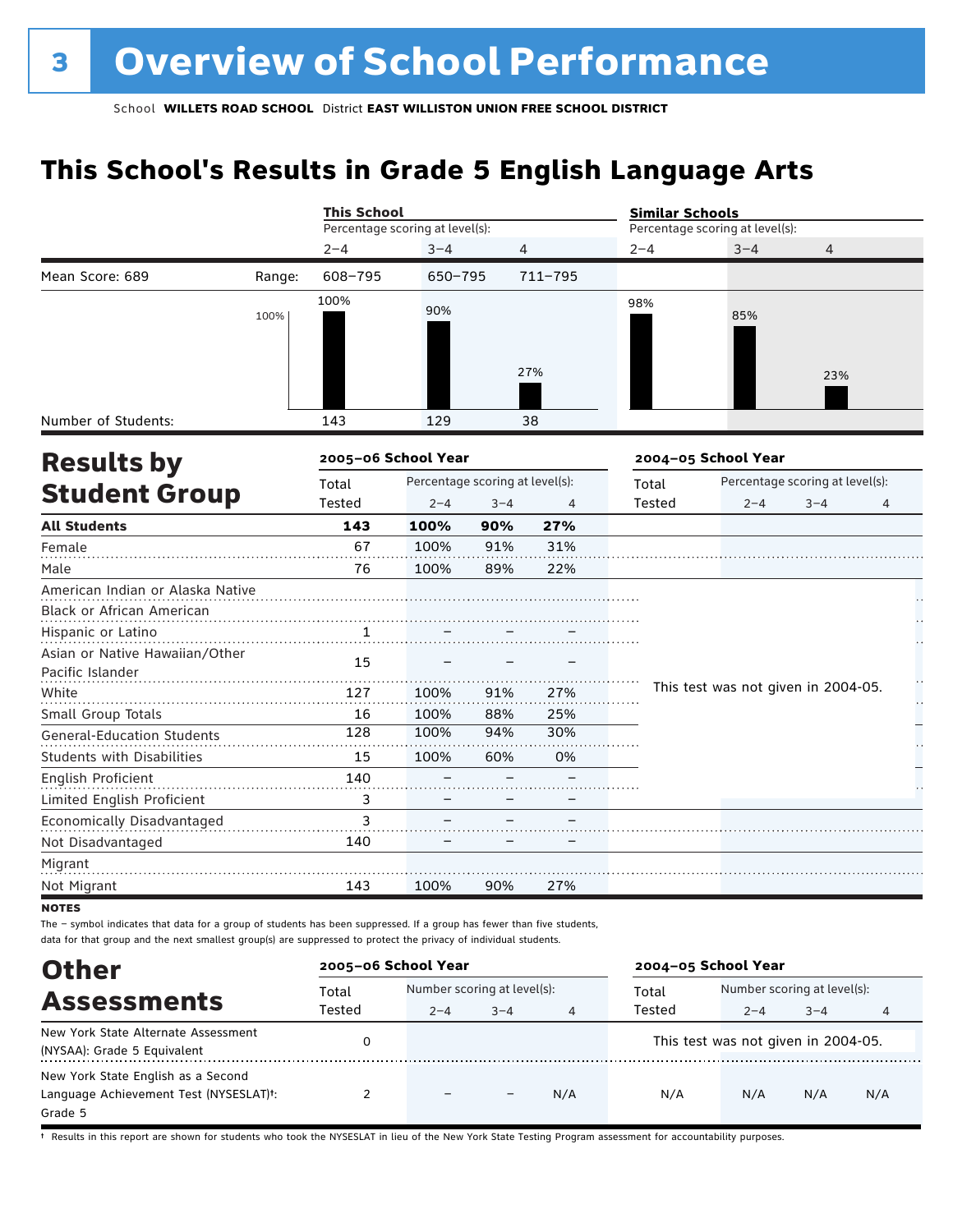# **This School's Results in Grade 5 Mathematics**

|                                                    |        | <b>This School</b>              |         |                                 |         | <b>Similar Schools</b> |                                     |                                 |          |  |
|----------------------------------------------------|--------|---------------------------------|---------|---------------------------------|---------|------------------------|-------------------------------------|---------------------------------|----------|--|
|                                                    |        | Percentage scoring at level(s): |         |                                 |         |                        | Percentage scoring at level(s):     |                                 |          |  |
|                                                    |        | $2 - 4$                         | $3 - 4$ | 4                               |         | $2 - 4$                | $3 - 4$                             | 4                               |          |  |
| Mean Score: 681                                    | Range: | 619-780                         | 650-780 |                                 | 699-780 |                        |                                     |                                 |          |  |
|                                                    | 100%   | 96%                             | 84%     |                                 | 28%     | 96%                    | 87%                                 | 35%                             |          |  |
| Number of Students:                                |        | 139                             | 122     |                                 | 41      |                        |                                     |                                 |          |  |
| <b>Results by</b>                                  |        | 2005-06 School Year             |         |                                 |         |                        | 2004-05 School Year                 |                                 |          |  |
|                                                    |        | Total                           |         | Percentage scoring at level(s): |         | Total                  |                                     | Percentage scoring at level(s): |          |  |
| <b>Student Group</b>                               |        | Tested                          | $2 - 4$ | $3 - 4$                         | 4       | <b>Tested</b>          | $2 - 4$                             | $3 - 4$                         | 4        |  |
| <b>All Students</b>                                |        | 145                             | 96%     | 84%                             | 28%     |                        |                                     |                                 |          |  |
| Female                                             |        | 67                              | 97%     | 82%                             | 19%     |                        |                                     |                                 |          |  |
| Male                                               |        | 78                              | 95%     | 86%                             | 36%     |                        |                                     |                                 |          |  |
| American Indian or Alaska Native                   |        |                                 |         |                                 |         |                        |                                     |                                 |          |  |
| Black or African American                          |        |                                 |         |                                 |         |                        |                                     |                                 |          |  |
| Hispanic or Latino                                 |        | 2                               |         |                                 |         |                        |                                     |                                 |          |  |
| Asian or Native Hawaiian/Other<br>Pacific Islander |        | 16                              |         |                                 |         |                        |                                     |                                 |          |  |
| White                                              |        | 127                             | 96%     | 84%                             | 25%     |                        | This test was not given in 2004-05. |                                 | Ĩ,<br>Н, |  |
| Small Group Totals                                 |        | 18                              | 94%     | 83%                             | 50%     |                        |                                     |                                 |          |  |
| <b>General-Education Students</b>                  |        | 130                             | 98%     | 88%                             | 32%     |                        |                                     |                                 |          |  |
| <b>Students with Disabilities</b>                  |        | 15                              | 80%     | 47%                             | 0%      |                        |                                     |                                 |          |  |
| English Proficient                                 |        | 140                             | 97%     | 86%                             | 29%     |                        |                                     |                                 |          |  |
| Limited English Proficient                         |        | 5                               | 60%     | 40%                             | 20%     |                        |                                     |                                 |          |  |
| Economically Disadvantaged                         |        | 3                               |         |                                 |         |                        |                                     |                                 |          |  |
| Not Disadvantaged                                  |        | 142                             |         |                                 |         |                        |                                     |                                 |          |  |
| Migrant                                            |        |                                 |         |                                 |         |                        |                                     |                                 |          |  |
| Not Migrant                                        |        | 145                             | 96%     | 84%                             | 28%     |                        |                                     |                                 |          |  |
| <b>NOTES</b>                                       |        |                                 |         |                                 |         |                        |                                     |                                 |          |  |

The – symbol indicates that data for a group of students has been suppressed. If a group has fewer than five students, data for that group and the next smallest group(s) are suppressed to protect the privacy of individual students.

| <b>Other</b>                                                       |                 | 2005-06 School Year                    |         | 2004-05 School Year |                                        |         |   |  |
|--------------------------------------------------------------------|-----------------|----------------------------------------|---------|---------------------|----------------------------------------|---------|---|--|
| <b>Assessments</b>                                                 | Total<br>Tested | Number scoring at level(s):<br>$2 - 4$ | $3 - 4$ | Total<br>Tested     | Number scoring at level(s):<br>$2 - 4$ | $3 - 4$ | 4 |  |
| New York State Alternate Assessment<br>(NYSAA): Grade 5 Equivalent |                 |                                        |         |                     | This test was not given in 2004-05.    |         |   |  |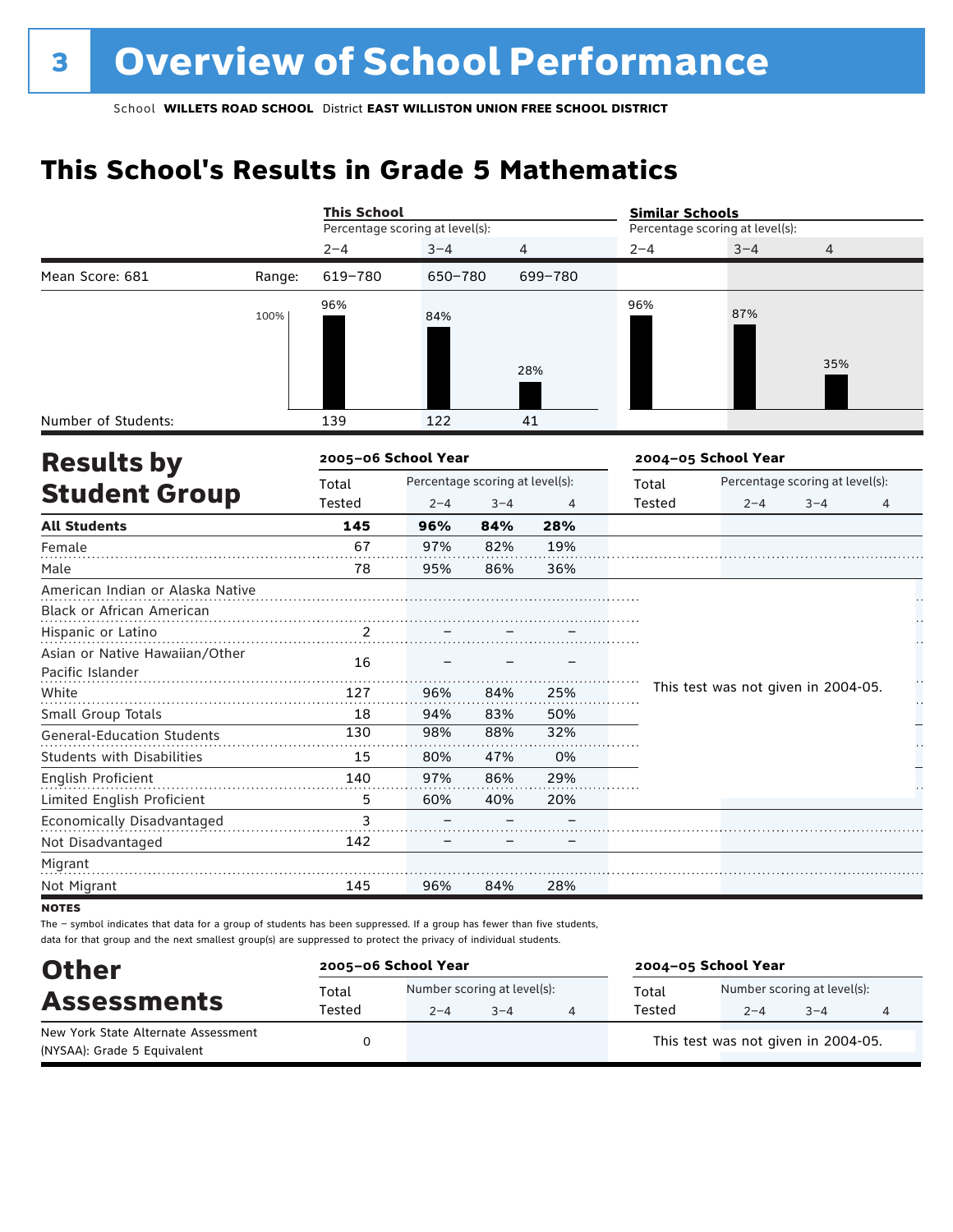# **This School's Results in Grade 6 English Language Arts**

|                                                    |        | <b>This School</b>              |                                 |         |                | <b>Similar Schools</b> |                                     |                                 |         |  |  |
|----------------------------------------------------|--------|---------------------------------|---------------------------------|---------|----------------|------------------------|-------------------------------------|---------------------------------|---------|--|--|
|                                                    |        | Percentage scoring at level(s): |                                 |         |                |                        | Percentage scoring at level(s):     |                                 |         |  |  |
|                                                    |        | $2 - 4$                         | $3 - 4$                         | 4       |                | $2 - 4$                | $3 - 4$                             | 4                               |         |  |  |
| Mean Score: 692                                    | Range: | 598-785                         | 650-785                         |         | 705-785        |                        |                                     |                                 |         |  |  |
|                                                    | 100%   | 99%                             | 90%                             |         |                | 98%                    | 83%                                 |                                 |         |  |  |
| Number of Students:                                |        | 161                             | 146                             |         | 36%<br>58      |                        |                                     | 24%                             |         |  |  |
|                                                    |        |                                 |                                 |         |                |                        |                                     |                                 |         |  |  |
| <b>Results by</b>                                  |        | 2005-06 School Year             |                                 |         |                |                        | 2004-05 School Year                 |                                 |         |  |  |
| <b>Student Group</b>                               |        | Total                           | Percentage scoring at level(s): |         |                | Total                  |                                     | Percentage scoring at level(s): |         |  |  |
|                                                    |        | Tested                          | $2 - 4$                         | $3 - 4$ | $\overline{4}$ | <b>Tested</b>          | $2 - 4$                             | $3 - 4$                         | 4       |  |  |
| <b>All Students</b>                                |        | 162                             | 99%                             | 90%     | 36%            |                        |                                     |                                 |         |  |  |
| Female                                             |        | 74                              | 100%                            | 92%     | 39%            |                        |                                     |                                 |         |  |  |
| Male                                               |        | 88                              | 99%                             | 89%     | 33%            |                        |                                     |                                 |         |  |  |
| American Indian or Alaska Native                   |        |                                 |                                 |         |                |                        |                                     |                                 |         |  |  |
| Black or African American                          |        | $\overline{.}^2$ .              |                                 |         |                |                        |                                     |                                 |         |  |  |
| Hispanic or Latino                                 |        | 2                               |                                 |         |                |                        |                                     |                                 |         |  |  |
| Asian or Native Hawaiian/Other<br>Pacific Islander |        | 13                              |                                 |         |                |                        |                                     |                                 |         |  |  |
| White                                              |        | 145                             | 99%                             | 90%     | 33%            |                        | This test was not given in 2004-05. |                                 | H<br>Н, |  |  |
| Small Group Totals                                 |        | 17                              | 100%                            | 94%     | 59%            |                        |                                     |                                 |         |  |  |
| <b>General-Education Students</b>                  |        | 145                             | 100%                            | 95%     | 40%            |                        |                                     |                                 |         |  |  |
| <b>Students with Disabilities</b>                  |        | 17                              | 94%                             | 47%     | 0%             |                        |                                     |                                 |         |  |  |
| English Proficient<br>Limited English Proficient   |        | 162                             | 99%                             | 90%     | 36%            |                        |                                     |                                 |         |  |  |
| Economically Disadvantaged                         |        |                                 |                                 |         |                |                        |                                     |                                 |         |  |  |
| Not Disadvantaged                                  |        | 162                             | 99%                             | 90%     | 36%            |                        |                                     |                                 |         |  |  |
| Migrant                                            |        |                                 |                                 |         |                |                        |                                     |                                 |         |  |  |
| Not Migrant                                        |        | 162                             | 99%                             | 90%     | 36%            |                        |                                     |                                 |         |  |  |
| <b>NOTES</b>                                       |        |                                 |                                 |         |                |                        |                                     |                                 |         |  |  |

The – symbol indicates that data for a group of students has been suppressed. If a group has fewer than five students, data for that group and the next smallest group(s) are suppressed to protect the privacy of individual students.

| <b>Other</b>                                                                                         | 2005-06 School Year |                             |         |     | 2004-05 School Year                 |                             |         |     |
|------------------------------------------------------------------------------------------------------|---------------------|-----------------------------|---------|-----|-------------------------------------|-----------------------------|---------|-----|
| <b>Assessments</b>                                                                                   | Total               | Number scoring at level(s): |         |     | Total                               | Number scoring at level(s): |         |     |
|                                                                                                      | Tested              | $2 - 4$                     | $3 - 4$ | 4   | Tested                              | $2 - 4$                     | $3 - 4$ | 4   |
| New York State Alternate Assessment<br>(NYSAA): Grade 6 Equivalent                                   |                     |                             |         |     | This test was not given in 2004-05. |                             |         |     |
| New York State English as a Second<br>Language Achievement Test (NYSESLAT) <sup>t</sup> :<br>Grade 6 |                     |                             |         | N/A | N/A                                 | N/A                         | N/A     | N/A |

† Results in this report are shown for students who took the NYSESLAT in lieu of the New York State Testing Program assessment for accountability purposes.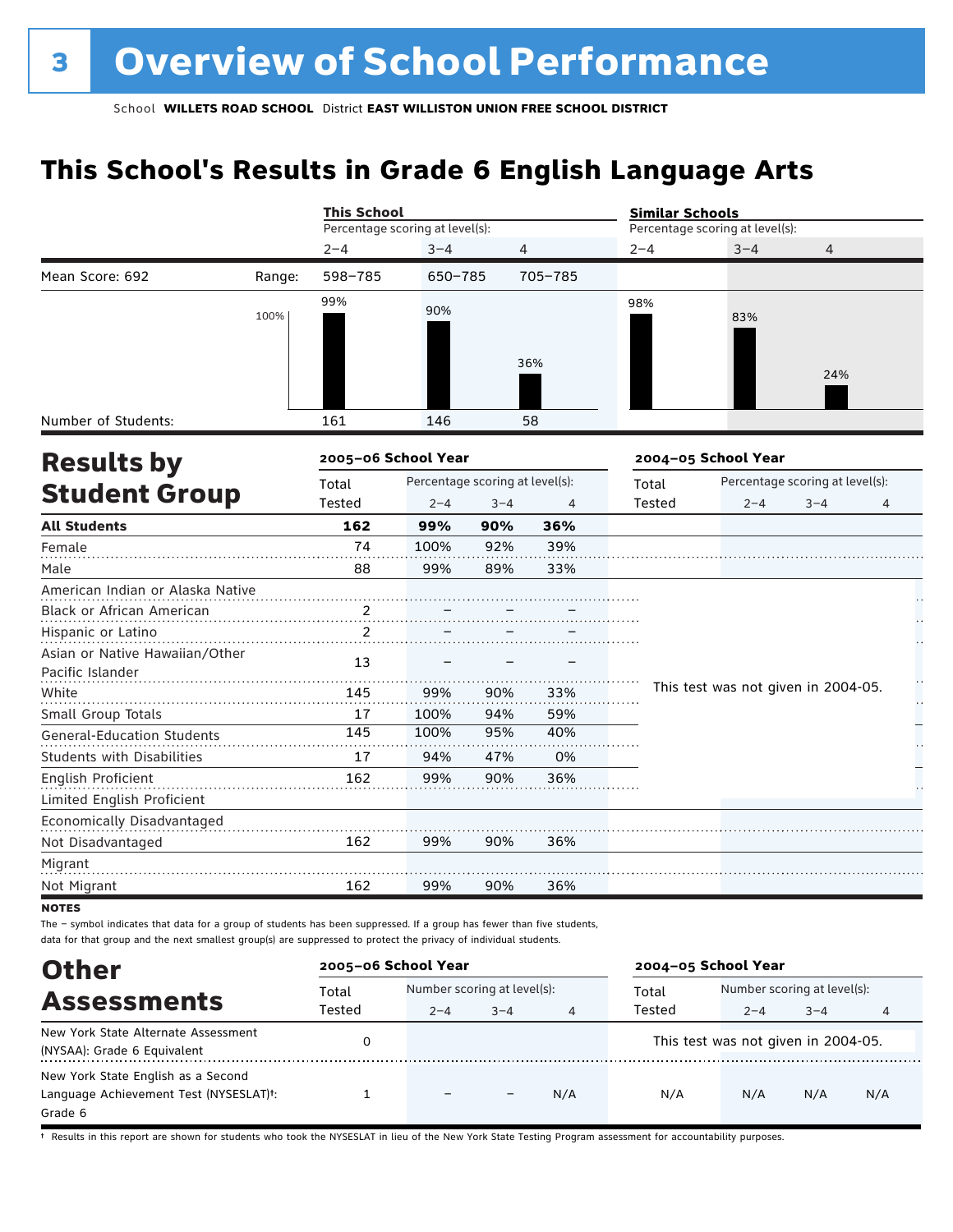# **This School's Results in Grade 6 Mathematics**

|                                                    |        | <b>This School</b>              |                                 |         |         | <b>Similar Schools</b> |                                     |                                 |    |  |  |
|----------------------------------------------------|--------|---------------------------------|---------------------------------|---------|---------|------------------------|-------------------------------------|---------------------------------|----|--|--|
|                                                    |        | Percentage scoring at level(s): |                                 |         |         |                        | Percentage scoring at level(s):     |                                 |    |  |  |
|                                                    |        | $2 - 4$                         | $3 - 4$                         | 4       |         | $2 - 4$                | $3 - 4$                             | 4                               |    |  |  |
| Mean Score: 687                                    | Range: | 616-780                         | 650-780                         |         | 696-780 |                        |                                     |                                 |    |  |  |
|                                                    | 100%   | 99%                             | 88%                             |         | 34%     | 97%                    | 82%                                 | 25%                             |    |  |  |
| Number of Students:                                |        | 161                             | 144                             |         | 55      |                        |                                     |                                 |    |  |  |
| <b>Results by</b>                                  |        | 2005-06 School Year             |                                 |         |         |                        | 2004-05 School Year                 |                                 |    |  |  |
|                                                    |        | Total                           | Percentage scoring at level(s): |         |         | Total                  |                                     | Percentage scoring at level(s): |    |  |  |
| <b>Student Group</b>                               |        | Tested                          | $2 - 4$                         | $3 - 4$ | 4       | <b>Tested</b>          | $2 - 4$                             | $3 - 4$                         | 4  |  |  |
| <b>All Students</b>                                |        | 163                             | 99%                             | 88%     | 34%     |                        |                                     |                                 |    |  |  |
| Female                                             |        | 74                              | 97%                             | 85%     | 32%     |                        |                                     |                                 |    |  |  |
| Male                                               |        | 89                              | 100%                            | 91%     | 35%     |                        |                                     |                                 |    |  |  |
| American Indian or Alaska Native                   |        |                                 |                                 |         |         |                        |                                     |                                 |    |  |  |
| Black or African American                          |        | 2.                              |                                 |         |         |                        |                                     |                                 |    |  |  |
| Hispanic or Latino                                 |        | $\overline{2}$                  |                                 |         |         |                        |                                     |                                 |    |  |  |
| Asian or Native Hawaiian/Other<br>Pacific Islander |        | 13                              |                                 |         |         |                        |                                     |                                 |    |  |  |
| White                                              |        | 146                             | 99%                             | 88%     | 32%     |                        | This test was not given in 2004-05. |                                 | Н, |  |  |
| Small Group Totals                                 |        | 17                              | 94%                             | 94%     | 47%     |                        |                                     |                                 |    |  |  |
| <b>General-Education Students</b>                  |        | 146                             | 100%                            | 94%     | 37%     |                        |                                     |                                 |    |  |  |
| <b>Students with Disabilities</b>                  |        | 17                              | 88%                             | 41%     | 6%      |                        |                                     |                                 |    |  |  |
| <b>English Proficient</b>                          |        | 162                             |                                 |         |         |                        |                                     |                                 |    |  |  |
| Limited English Proficient                         |        | 1                               |                                 |         |         |                        |                                     |                                 |    |  |  |
| Economically Disadvantaged                         |        |                                 |                                 |         |         |                        |                                     |                                 |    |  |  |
| Not Disadvantaged                                  |        | 163                             | 99%                             | 88%     | 34%     |                        |                                     |                                 |    |  |  |
| Migrant                                            |        |                                 |                                 |         |         |                        |                                     |                                 |    |  |  |
| Not Migrant                                        |        | 163                             | 99%                             | 88%     | 34%     |                        |                                     |                                 |    |  |  |
| <b>NOTEC</b>                                       |        |                                 |                                 |         |         |                        |                                     |                                 |    |  |  |

not

The – symbol indicates that data for a group of students has been suppressed. If a group has fewer than five students, data for that group and the next smallest group(s) are suppressed to protect the privacy of individual students.

| <b>Other</b>                                                       | 2005-06 School Year |         |                                        | 2004-05 School Year |                                                   |  |  |  |
|--------------------------------------------------------------------|---------------------|---------|----------------------------------------|---------------------|---------------------------------------------------|--|--|--|
| <b>Assessments</b>                                                 | Total<br>Tested     | $2 - 4$ | Number scoring at level(s):<br>$3 - 4$ | Total<br>Tested     | Number scoring at level(s):<br>$3 - 4$<br>$2 - 4$ |  |  |  |
| New York State Alternate Assessment<br>(NYSAA): Grade 6 Equivalent |                     |         |                                        |                     | This test was not given in 2004-05.               |  |  |  |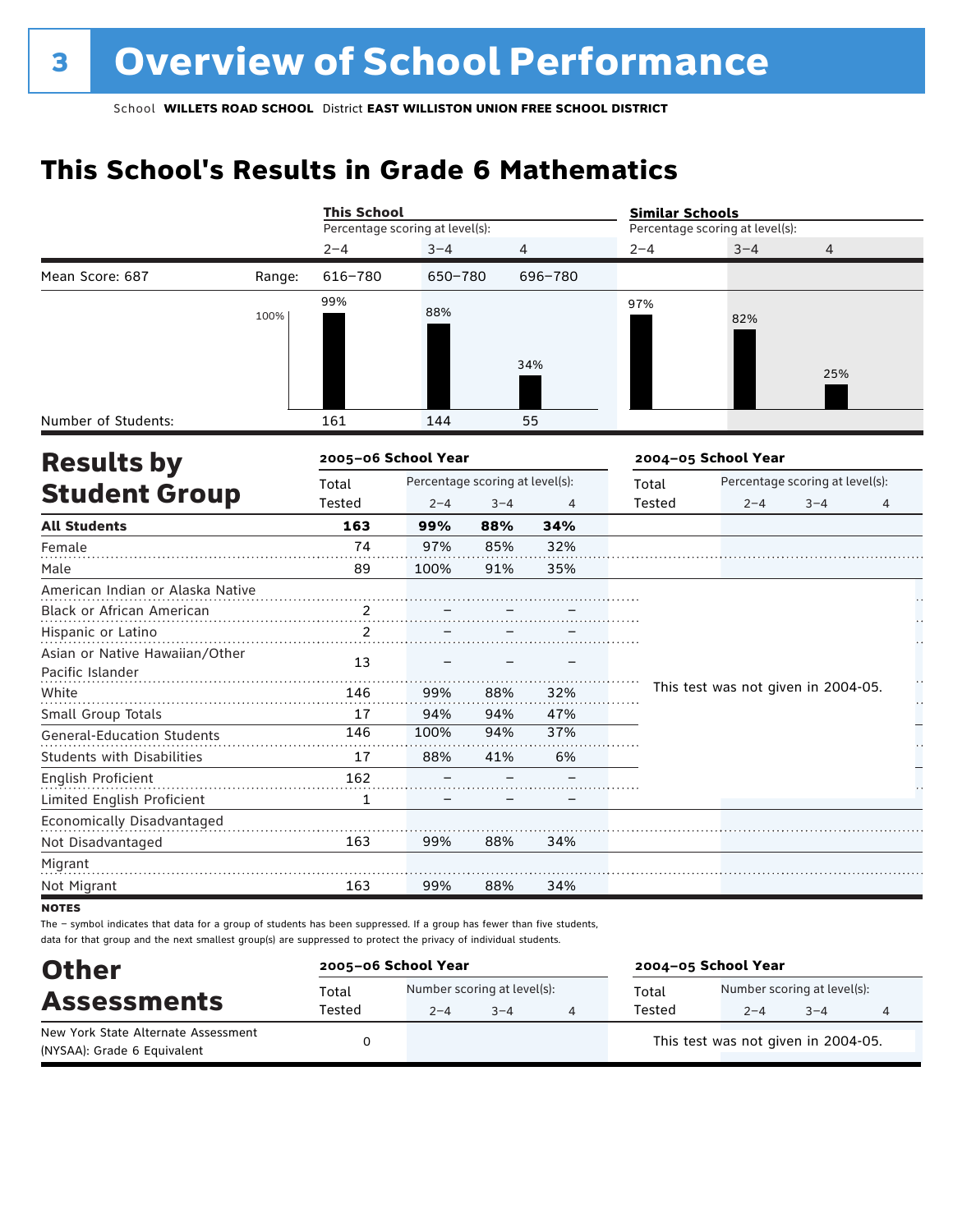# **This School's Results in Grade 7 English Language Arts**

|                                                    |        | <b>This School</b>              |         |                                 |         | <b>Similar Schools</b>          |                     |                                     |    |  |
|----------------------------------------------------|--------|---------------------------------|---------|---------------------------------|---------|---------------------------------|---------------------|-------------------------------------|----|--|
|                                                    |        | Percentage scoring at level(s): |         |                                 |         | Percentage scoring at level(s): |                     |                                     |    |  |
|                                                    |        | $2 - 4$                         | $3 - 4$ |                                 | 4       | $2 - 4$                         | $3 - 4$             | 4                                   |    |  |
| Mean Score: 688                                    | Range: | 600-790                         | 650-790 |                                 | 712-790 |                                 |                     |                                     |    |  |
|                                                    | 100%   | 100%                            | 90%     |                                 | 24%     | 98%                             | 81%                 | 17%                                 |    |  |
| Number of Students:                                |        | 153                             | 137     |                                 | 37      |                                 |                     |                                     |    |  |
| <b>Results by</b>                                  |        | 2005-06 School Year             |         |                                 |         |                                 | 2004-05 School Year |                                     |    |  |
|                                                    |        | Total                           |         | Percentage scoring at level(s): |         | Total                           |                     | Percentage scoring at level(s):     |    |  |
| <b>Student Group</b>                               |        | Tested                          | $2 - 4$ | $3 - 4$                         | 4       | Tested                          | $2 - 4$             | $3 - 4$                             | 4  |  |
| <b>All Students</b>                                |        | 153                             | 100%    | 90%                             | 24%     |                                 |                     |                                     |    |  |
| Female                                             |        | 72                              | 100%    | 88%                             | 22%     |                                 |                     |                                     |    |  |
| Male                                               |        | 81                              | 100%    | 91%                             | 26%     |                                 |                     |                                     |    |  |
| American Indian or Alaska Native                   |        |                                 |         |                                 |         |                                 |                     |                                     |    |  |
| Black or African American                          |        | $\mathbf{1}$                    |         |                                 |         |                                 |                     |                                     |    |  |
| Hispanic or Latino                                 |        | 4                               |         |                                 |         |                                 |                     |                                     |    |  |
| Asian or Native Hawaiian/Other<br>Pacific Islander |        | 13                              | 100%    | 92%                             | 38%     |                                 |                     |                                     |    |  |
| White                                              |        | 135                             | 100%    | 89%                             | 24%     |                                 |                     | This test was not given in 2004-05. | Н, |  |
| Small Group Totals                                 |        | 5                               | 100%    | 100%                            | 0%      |                                 |                     |                                     |    |  |
| <b>General-Education Students</b>                  |        | 134                             | 100%    | 95%                             | 27%     |                                 |                     |                                     |    |  |
| <b>Students with Disabilities</b>                  |        | 19                              | 100%    | 53%                             | 5%      |                                 |                     |                                     |    |  |
| English Proficient                                 |        | 152                             |         |                                 |         |                                 |                     |                                     |    |  |
| Limited English Proficient                         |        | $\mathbf{1}$                    |         |                                 |         |                                 |                     |                                     |    |  |
| Economically Disadvantaged                         |        |                                 |         |                                 |         |                                 |                     |                                     |    |  |
| Not Disadvantaged                                  |        | 153                             | 100%    | 90%                             | 24%     |                                 |                     |                                     |    |  |
| Migrant                                            |        |                                 |         |                                 |         |                                 |                     |                                     |    |  |
| Not Migrant                                        |        | 153                             | 100%    | 90%                             | 24%     |                                 |                     |                                     |    |  |
| <b>NOTES</b>                                       |        |                                 |         |                                 |         |                                 |                     |                                     |    |  |

The – symbol indicates that data for a group of students has been suppressed. If a group has fewer than five students, data for that group and the next smallest group(s) are suppressed to protect the privacy of individual students.

| <b>Other</b>                                                                                         | 2005-06 School Year |                             |         |     | 2004-05 School Year |                                     |         |     |
|------------------------------------------------------------------------------------------------------|---------------------|-----------------------------|---------|-----|---------------------|-------------------------------------|---------|-----|
| <b>Assessments</b>                                                                                   | Total               | Number scoring at level(s): |         |     | Total               | Number scoring at level(s):         |         |     |
|                                                                                                      | Tested              | $2 - 4$                     | $3 - 4$ | 4   | Tested              | $2 - 4$                             | $3 - 4$ | 4   |
| New York State Alternate Assessment<br>(NYSAA): Grade 7 Equivalent                                   |                     |                             |         |     |                     | This test was not given in 2004-05. |         |     |
| New York State English as a Second<br>Language Achievement Test (NYSESLAT) <sup>+</sup> :<br>Grade 7 |                     |                             |         | N/A | N/A                 | N/A                                 | N/A     | N/A |

† Results in this report are shown for students who took the NYSESLAT in lieu of the New York State Testing Program assessment for accountability purposes.